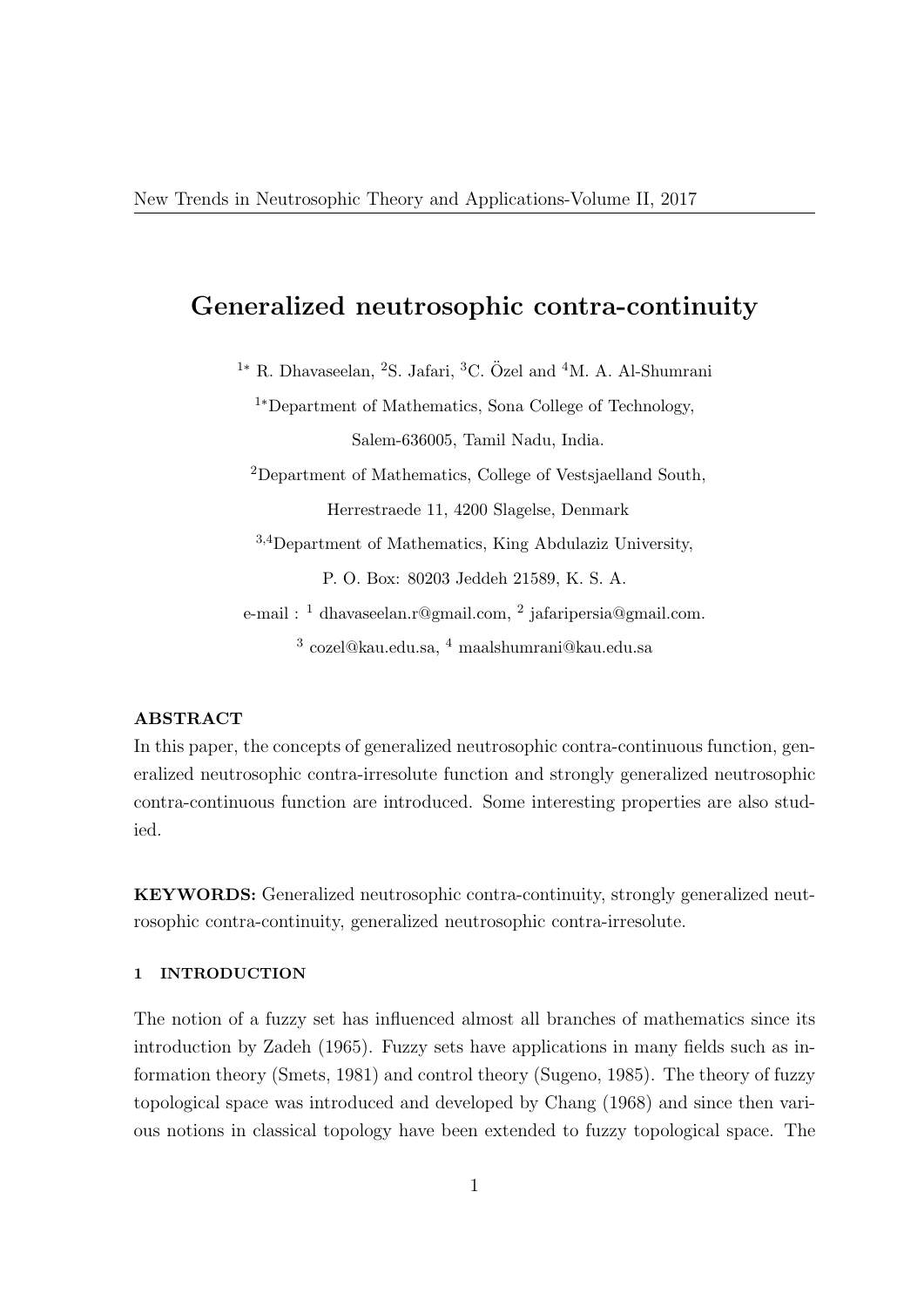idea of "intuitionistic fuzzy set" was first published by Atanassov (1983) and many works by the same author and his colleagues appeared in the literature (Atanassov (1986, 1988); Atanassov and Stoeva (1983)). Later, this concept was generalized to "intuitionistic L–fuzzy sets" by Atanassov and Stoeva (1984). The concepts of "fuzzy contra-continuity" was introduced by Ekici and Kerre (2006). The concepts of generalized intuitionistic fuzzy closed set was introduced by Dhavaseelan et al. (2010) and also discussed contra-continuity (Dhavaseelan et al. (2012)). After the introduction of the concepts of neutrosophy and neutrosophic set by Smarandache (1999, 2000), the concepts of neutrosophic crisp sets and neutrosophic crisp topological spaces were introduced by Salama and Alblowi (2012).

In this paper, the concepts of generalized neutrosophic contra-continuous function, generalized neutrosophic contra-irresolute function and strongly generalized neutrosophic contra-continuous function are introduced by using the concept studied in (Dhavaseelan et al. (20xx)). Several interesting properties and characterizations are discussed. Further, interrelations among the concepts introduced are established with interesting counter examples.

## 2 NEUTROSOPHIC TOPOLOGY

**Definition 2.1.** Let T,I,F be real standard or non standard subsets of  $]0^-, 1^+[$ , with  $sup_T = t_{sup}, inf_T = t_{inf}$  $sup_I = i_{sup}, inf_I = i_{inf}$  $sup_F = f_{sup}$ ,  $inf_F = f_{inf}$  $n - sup = t_{sup} + i_{sup} + f_{sup}$  $n - inf = t_{inf} + i_{inf} + f_{inf}$ . T,I,F are neutrosophic components.

Definition 2.2. Let X be a nonempty fixed set. A neutrosophic set [NS for short] A is an object having the form  $A = \{ \langle x, \mu_A(x), \sigma_A(x), \gamma_A(x) \rangle : x \in X \}$ , where  $\mu_A(x), \sigma_A(x)$ and  $\gamma_A(x)$  which represents the degree of membership function (namely  $\mu_A(x)$ ), the degree of indeterminacy (namely  $\sigma_A(x)$ ) and the degree of nonmembership (namely  $\gamma_A(x)$  respectively of each element  $x \in X$  to the set A.

**Remark 2.1.** (1) A neutrosophic set  $A = \{ \langle x, \mu_A(x), \sigma_A(x), \gamma_A(x) \rangle : x \in X \}$  can be identified to an ordered triple  $\langle \mu_A, \sigma_A, \gamma_A \rangle$  in  $]0^-, 1^+[$  on X.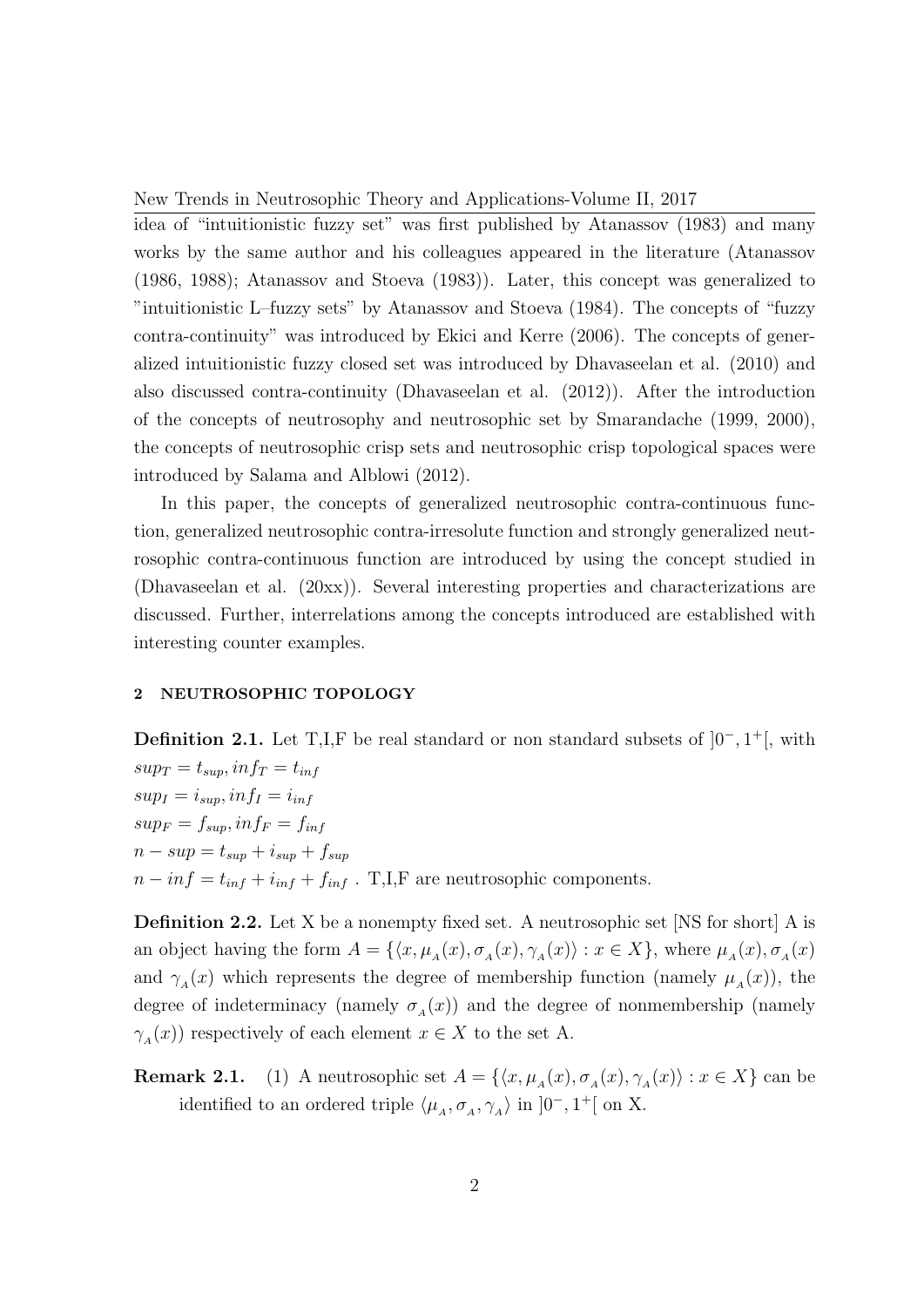(2) For the sake of simplicity, we shall use the symbol  $A = \langle \mu_A, \sigma_A, \gamma_A \rangle$  for the neutrosophic set  $A = \{ \langle x, \mu_A(x), \sigma_A(x), \gamma_A(x) \rangle : x \in X \}.$ 

**Definition 2.3.** Let  $X$  be a nonempty set and the neutrosophic sets  $A$  and  $B$  in the form

$$
A = \{\langle x, \mu_A(x), \sigma_A(x), \gamma_A(x) \rangle : x \in X\}, B = \{\langle x, \mu_B(x), \sigma_B(x), \gamma_B(x) \rangle : x \in X\}.
$$
 Then  
\n(a)  $A \subseteq B$  iff  $\mu_A(x) \le \mu_B(x), \sigma_A(x) \le \sigma_B(x)$  and  $\gamma_A(x) \ge \gamma_B(x)$  for all  $x \in X$ ;  
\n(b)  $A = B$  iff  $A \subseteq B$  and  $B \subseteq A$ ;  
\n(c)  $\bar{A} = \{\langle x, \gamma_A(x), \sigma_A(x), \mu_A(x) \rangle : x \in X\}$ ; [Complement of A]  
\n(d)  $A \cap B = \{\langle x, \mu_A(x) \land \mu_B(x), \sigma_A(x) \land \sigma_B(x), \gamma_A(x) \lor \gamma_B(x) \rangle : x \in X\}$ ;  
\n(e)  $A \cup B = \{\langle x, \mu_A(x) \lor \mu_B(x), \sigma_A(x) \lor \sigma_B(x), \gamma_A(x) \land \gamma_B(x) \rangle : x \in X\}$ ;  
\n(f)  $[A = \{\langle x, \mu_A(x), \sigma_A(x), 1 - \mu_A(x) \rangle : x \in X\}$ ;  
\n(g)  $\langle \rangle A = \{\langle x, 1 - \gamma_A(x), \sigma_A(x), \gamma_A(x) \rangle : x \in X\}$ .

**Definition 2.4.** Let  $\{A_i : i \in J\}$  be an arbitrary family of neutrosophic sets in X. Then

- (a)  $\bigcap A_i = \{ \langle x, \wedge \mu_{A_i}(x), \wedge \sigma_{A_i}(x), \vee \gamma_{A_i}(x) \rangle : x \in X \};$
- (b)  $\bigcup A_i = \{ \langle x, \vee \mu_{A_i}(x), \vee \sigma_{A_i}(x), \wedge \gamma_{A_i}(x) \rangle : x \in X \}.$

Since our main purpose is to construct the tools for developing neutrosophic topological spaces, we must introduce the neutrosophic sets  $0<sub>N</sub>$  and  $1<sub>N</sub>$  in X as follows:

**Definition 2.5.**  $0_N = \{\langle x, 0, 0, 1 \rangle : x \in X\}$  and  $1_N = \{\langle x, 1, 1, 0 \rangle : x \in X\}.$ 

**Definition 2.6.** [9] A neutrosophic topology (NT) on a nonempty set X is a family  $T$  of neutrosophic sets in  $X$  satisfying the following axioms:

- (i)  $0_N, 1_N \in T$ ,
- (ii)  $G_1 \cap G_2 \in T$  for any  $G_1, G_2 \in T$ ,
- (iii)  $\bigcup G_i \in T$  for arbitrary family  $\{G_i \mid i \in \Lambda\} \subseteq T$ .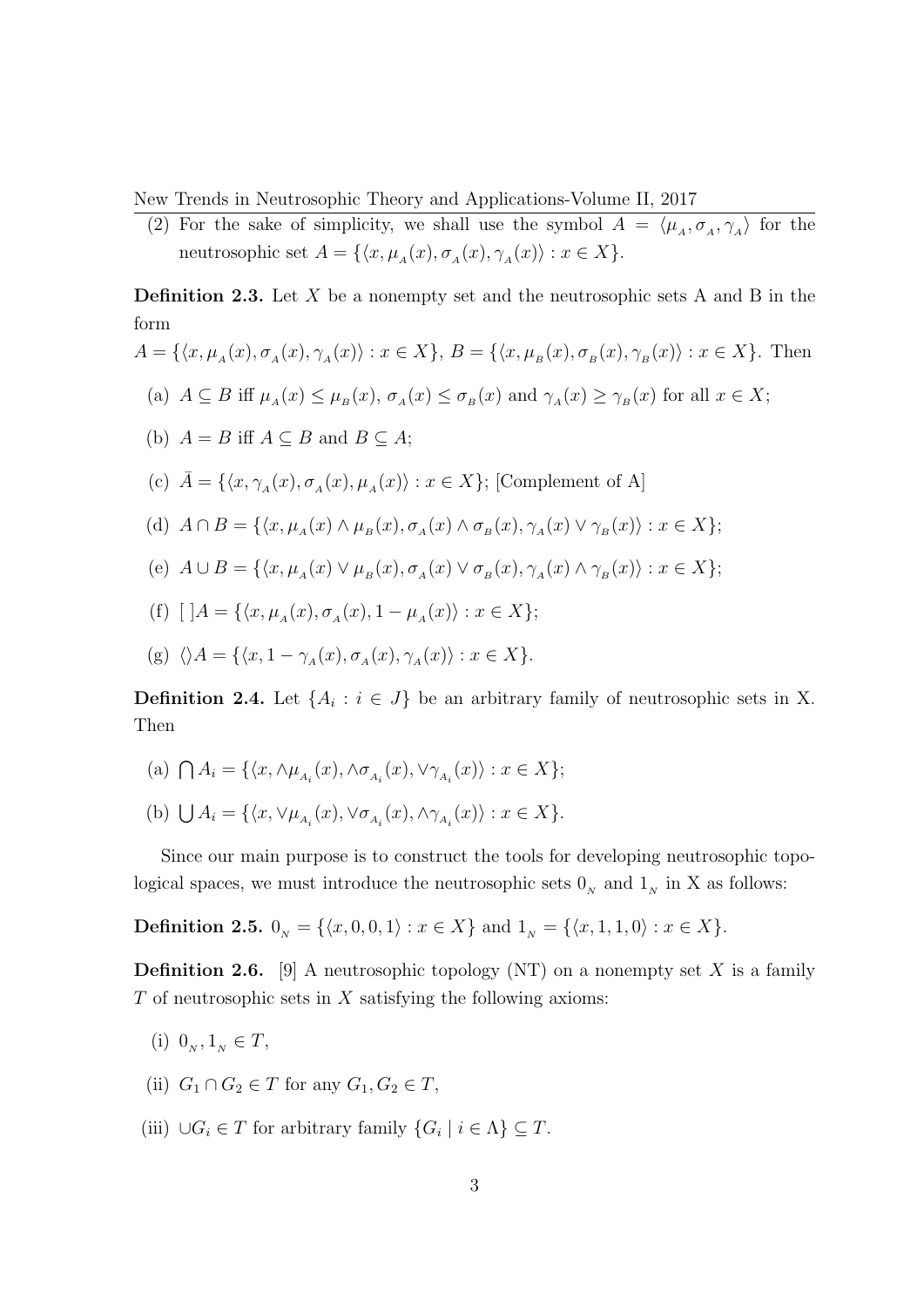In this case the ordered pair  $(X, T)$  or simply X is called a neutrosophic topological space (NTS) and each neutrosophic set in  $T$  is called a neutrosophic open set (NOS). The complement  $\overline{A}$  of a NOS A in X is called a neutrosophic closed set (NCS) in X.

Definition 2.7. [9] Let A be a neutrosophic set in a neutrosophic topological space X. Then

 $Nint(A) = \bigcup \{G \mid G$  is a neutrosophic open set in X and  $G \subseteq A\}$  is called the neutrosophic interior of A;

 $Ncl(A) = \bigcap \{G \mid G$  is a neutrosophic closed set in X and  $G \supseteq A\}$  is called the neutrosophic closure of A.

**Definition 2.8.** Let X be a nonempty set. If  $r, t, s$  are real standard or non standard subsets of  $]0^-, 1^+[$  then the neutrosophic set  $x_{r,t,s}$  is called a neutrosophic point(in short NP )in  $X$  given by

$$
x_{r,t,s}(x_p) = \begin{cases} (r,t,s), & \text{if } x = x_p \\ (0,0,1), & \text{if } x \neq x_p \end{cases}
$$

For  $x_p \in X$ , it is called the support of  $x_{r,t,s}$ , where r denotes the degree of membership value , t denotes the degree of indeterminacy and s is the degree of non-membership value of  $x_{r,t,s}$ .

## 3 GENERALIZED NEUTROSOPHIC CONTRA-CONTINUOUS FUNCTIONS

**Definition 3.1.** Let  $(X, T)$  and  $(Y, S)$  be any two neutrosophic topological spaces.

(i) A function  $f:(X,T) \to (Y,S)$  is called neutrosophic contra-continuous if the inverse image of every neutrosophic open set in  $(Y, S)$  is a neutrosophic closed set in  $(X, T)$ .

Equivalently if the inverse image of every neutrosophic closed set in  $(Y, S)$  is a neutrosophic open set in  $(X, T)$ .

(ii) A function  $f:(X,T) \to (Y,S)$  is called generalized neutrosophic contra-continuous if the inverse image of every neutrosophic open set in  $(Y, S)$  is a generalized neutrosophic closed set in  $(X, T)$ .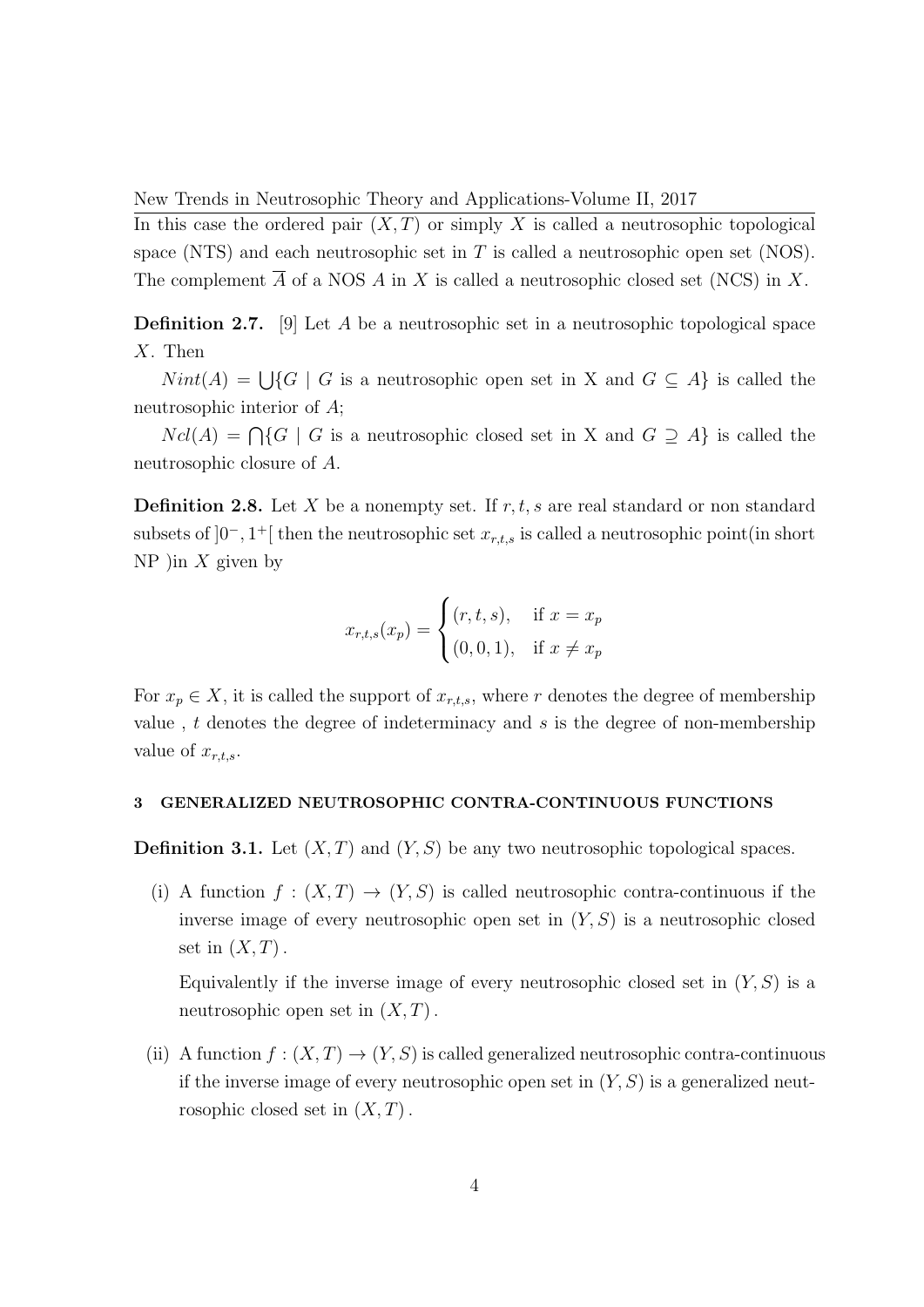- New Trends in Neutrosophic Theory and Applications-Volume II, 2017 Equivalently if the inverse image of every neutrosophic closed set in  $(Y, S)$  is a generalized neutrosophic open set in  $(X, T)$ .
- (iii) A function  $f : (X,T) \to (Y,S)$  is called generalized neutrosophic contra-irresolute if the inverse image of every generalized neutrosophic closed set in  $(Y, S)$  is a generalized neutrosophic open set in  $(X, T)$ .

Equivalently if the inverse image of every generalized neutrosophic open set in  $(Y, S)$  is a generalized neutrosophic closed set in  $(X, T)$ .

(iv) A function  $f : (X,T) \to (Y,S)$  is called strongly generalized neutrosophic contracontinuous if the inverse image of every generalized neutrosophic open set in  $(Y, S)$ is a neutrosophic closed set in  $(X, T)$ .

Equivalently if the inverse image of every generalized neutrosophic closed set in  $(Y, S)$  is a neutrosophic open set in  $(X, T)$ .

**Proposition 3.1.** Let  $f : (X,T) \to (Y,S)$  be a bijective function. Then f is a generalized neutrosophic contra-continuous function if  $Ncl(f(A)) \subseteq f(NGint(A))$  for every neutrosophic set A in  $(X, T)$ .

*Proof.* Let A be a neutrosophic closed set in  $(Y, S)$ . Then  $Ncl(A) = A$  and  $f^{-1}(A)$  is a neutrosophic set in  $(X, T)$ . By hypothesis,  $Ncl(f(f^{-1}(A))) \subseteq f(NGint(f^{-1}(A)))$ . Since f is onto,  $f(f^{-1}(A)) = A$ . Therefore,  $A = Ncl(A) = Ncl(f(f^{-1}(A))) \subseteq$  $f(NGint(f^{-1}(A)))$ . Now,  $A \subseteq f(NGint(f^{-1}(A))), f^{-1}(A) \subseteq f^{-1}(f (NGint(f^{-1}(A))))$  $NGint(f^{-1}(A)) \subseteq f^{-1}(A)$ . Hence,  $f^{-1}(A)$  is a generalized neutrosophic open set in  $(X, T)$ . Thus, f is a generalized neutrosophic contra-continuous function.  $\Box$ 

**Proposition 3.2.** Let  $(X, T)$  and  $(Y, S)$  be any two neutrosophic topological spaces. Let  $f: (X,T) \to (Y,S)$  be a function. Suppose that one of the following properties hold.

- (i)  $f(NGcl(A)) \subseteq Nint(f(A))$ , for each neutrosophic set A in  $(X, T)$ .
- (ii)  $NGcl(f^{-1}(B)) \subseteq f^{-1}(Nint(B)),$  for each neutrosophic set B in  $(Y, S)$ .
- (iii)  $f^{-1}(Ncl(B)) \subseteq NGint(f^{-1}(B))$ , for each neutrosophic set B in  $(Y, S)$ . Then f is a generalized neutrosophic contra-continuous function.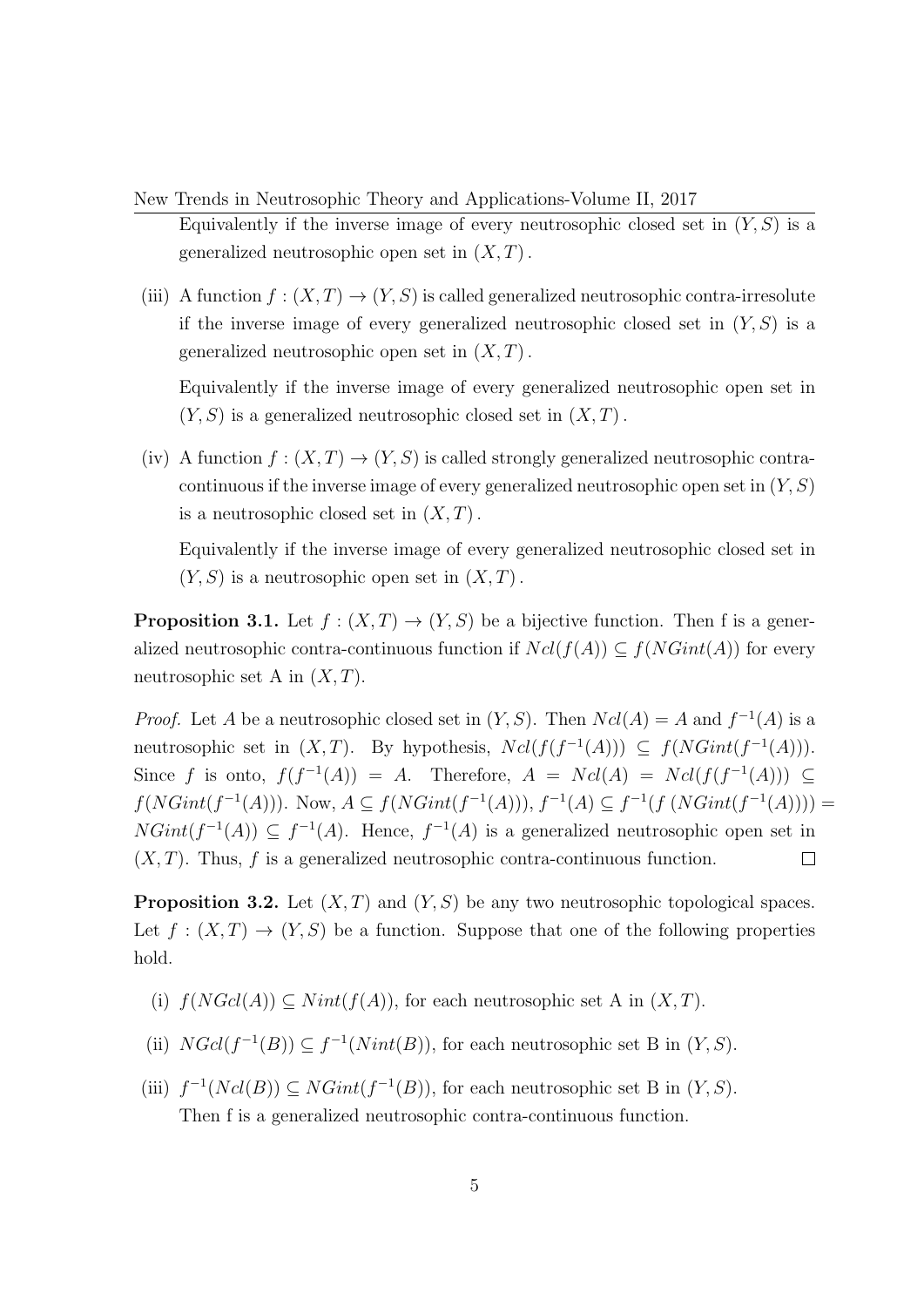*Proof.* (i)  $\Rightarrow$  (ii) Let B be a neutrosophic set in  $(Y, S)$ , then  $A = f^{-1}(B)$  is a neutrosophic set in  $(X, T)$ . By hypothesis,  $f(NGcl(A)) \subseteq Nint(f(A)), f(NGcl(f^{-1}(B)) \subseteq$  $Nint(f(f^{-1}(B)))\subseteq Nint(B)$ . Now,  $f(NGcl(f^{-1}(B)))\subseteq Nint(B)$ . Therefore,  $NGcl(f^{-1}(B))\subseteq$  $f^{-1}(Nint(B)).$ 

(ii)  $\Rightarrow$  (iii) Let B be a neutrosophic set in  $(Y, S)$ , then  $f^{-1}(B)$  is a neutrosophic set in  $(X, T)$ . By hypothesis,  $N\text{Gcl}(f^{-1}(B)) \subseteq f^{-1}(Nint(B))$ . Taking complement  $\overline{NGcl(f^{-1}(B))} \supseteq \overline{f^{-1}(Nint(B))}$ ,  $NGint(\overline{f^{-1}(B)}) \supseteq f^{-1}(\overline{Nint(B)})$ ,  $NGint(f^{-1}(\overline{B})) \supseteq$  $f^{-1}(Ncl(\overline{B})).$ 

Suppose that (iii) holds. Let A be a neutrosophic closed set in  $(Y, S)$ . Then  $Ncl(A) = A$  and  $f^{-1}(A)$  is a neutrosophic set in  $(X, T)$ . Now,  $f^{-1}(A) =$  $f^{-1}(Ncl(A)) \subseteq NGint(f^{-1}(A)) \subseteq f^{-1}(A)$ . Therefore,  $f^{-1}(A)$  is a generalized neutrosophic open set in  $(X, T)$ . Thus, f is a generalized neutrosophic contra-continuous function.  $\Box$ 

**Proposition 3.3.** Let  $(X, T)$  and  $(Y, S)$  be any two neutrosophic topological spaces. Let  $f : (X,T) \to (Y,S)$  be a function. Suppose that one of the following properties hold.

- (i)  $f^{-1}(NGcl(B)) \subseteq NGint(NGcl(f^{-1}(B))$  for each neutrosophic set B in  $(Y, S)$ .
- (ii)  $NGcl(NGint(f^{-1}(B))) \subseteq f^{-1}(NGint(B))$  for each neutrosophic set B in  $(Y, S)$ .
- (iii)  $f(NGcl(NGint(A))) \subseteq NGint(f(A))$  for each neutrosophic set A in  $(X, T)$ .
- (iv)  $f(NGcl(A)) \subseteq NGint(f(A))$  for each neutrosophic set A in  $(X, T)$ . Then f is a generalized neutrosophic contra-continuous function.

*Proof.* (i)  $\Rightarrow$  (ii) Let B be a neutrosophic set in  $(Y, S)$ . Then  $f^{-1}(B)$  is a neutrosophic set in  $(X, T)$ . By hypothesis,  $f^{-1}(NGcl(B)) \subseteq NGint( NGcl(f^{-1}(B)))$ . Taking complement  $\overline{f^{-1}(NGcl(B))} \supseteq \overline{NGint(NGcl(f^{-1}(B)))}$ ,  $f^{-1}(\overline{NGcl(B)}) \supseteq NGal(\overline{NGcl(f^{-1}(B))})$ ,  $f^{-1}(NGint(\overline{B})) \supseteq NGcl(NGint(\overline{f^{-1}(B)})), f^{-1}(NGint(\overline{B})) \supseteq NGcl(NGint(f^{-1}(\overline{B}))).$ Thus,  $NGcl(NGint(f^{-1}(\overline{B}))) \subseteq f^{-1}(NGint(\overline{B})).$ 

(ii)  $\Rightarrow$  (iii)Let A be a neutrosophic set in  $(X, T)$ . Put  $B = f(A)$ , then  $A \subseteq f^{-1}(B)$ . By hypothesis,  $NGcl(NGint(A)) \subset$  $NGcl(NGint(f^{-1}(B))) \subseteq f^{-1}(NGint(B)), NGcl(NGint(A)) \subseteq f^{-1}(NGint(B)).$  Therefore,  $f(NGcl(NGint(A))) \subseteq NGint(B) = NGint(f(A))$ . This means that  $f(NGcl(NGint(A))) \subseteq$  $NGint(f(A)).$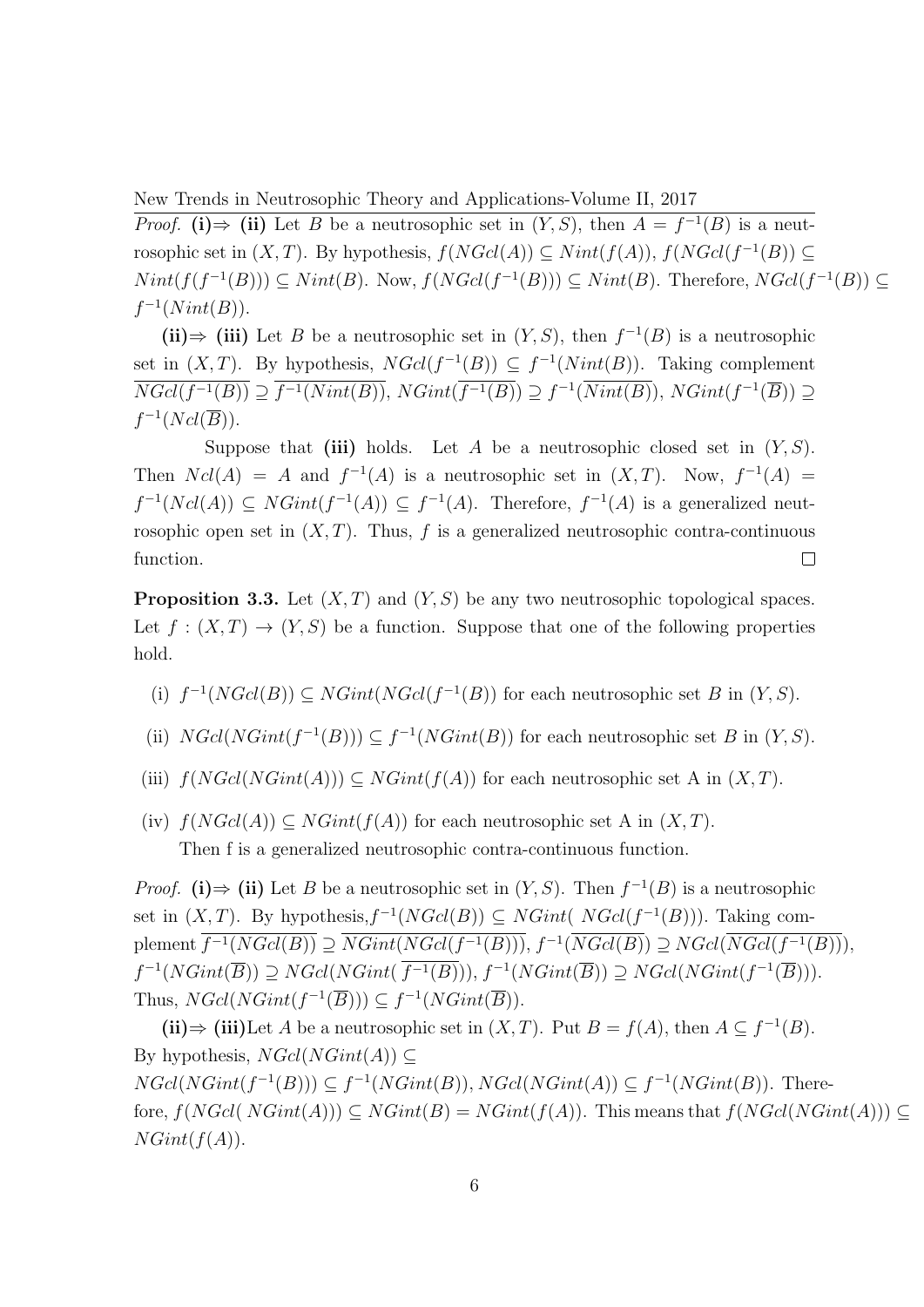(iii) $\Rightarrow$  (iv) Let A be any generalized neutrosophic open set of  $(X, T)$ . Then  $NGint(A) = A$ . By hypothesis,  $f(NGcl(A)) = f(NGcl(NGint(A))) \subseteq NGint(f(A)).$ Thus,  $f(NGcl(A)) \subset NGint(f(A)).$ 

Suppose that (iv) holds. Let B be a neutrosophic open set in  $(Y, S)$ . Then,  $f^{-1}(B) = A$  is a neutrosophic set in  $(X, T)$ . By hypothesis,  $f(NGcl(A)) \subseteq NGint(f(A))$ . Now,  $f(NGcl(A)) \subseteq NGint(f(A)) \subseteq f(A), f(NGcl(A)) \subseteq f(A), NGcl(A) \subseteq f^{-1}(f(A))$ A. That is.,  $NGcl(A) \subseteq A$ . But  $A \subseteq NGcl(A)$ . Hence  $A = NGcl(A)$ . Thus, A is a generalized neutrosophic closed set in  $(X, T)$ . Hence, f is a generalized neutrosophic contra-continuous function.  $\Box$ 

**Proposition 3.4.** Let  $(X, T)$  and  $(Y, S)$  be any two neutrosophic topological spaces. If  $f: (X,T) \to (Y,S)$  is a neutrosophic contra-continuous function then it is a generalized neutrosophic contra-continuous function.

*Proof.* Let A be a neutrosophic open set in  $(Y, S)$ . Since f is a neutrosophic contracontinuous function,  $f^{-1}(A)$  is a neutrosophic closed set in  $(X, T)$ . Every neutrosophic closed set is a generalized neutrosophic closed set. Now,  $f^{-1}(A)$  is a generalized neutrosophic closed set. Hence, f is a generalized neutrosophic contra-continuous function.

The converse of Proposition 3.4., need not be true. See Example 3.1.  $\Box$ 

**Example 3.1.** Let  $X = \{a, b, c\}$ . Define the neutrosophic sets A and B in X as follows:  $A = \langle x, (\frac{a}{a}\rangle)$  $\frac{a}{0.4}, \frac{b}{0.}$  $\frac{b}{0.5}, \frac{c}{0.}$  $\frac{c}{0.4}$ ),  $\left(\frac{a}{0.4}\right)$  $\frac{a}{0.4}, \frac{b}{0.}$  $\frac{b}{0.5}, \frac{c}{0.}$  $\frac{c}{0.4}$ ),  $\left(\frac{a}{0.4}\right)$  $\frac{a}{0.4}, \frac{b}{0.}$  $\frac{b}{0.4}, \frac{c}{0.}$  $\frac{c}{0.4}$  $\rangle$ , and

 $B = \langle x, (\frac{a}{a}) \rangle$  $\frac{a}{0.3}, \frac{b}{0.}$  $\frac{b}{0.4}, \frac{c}{0.}$  $\frac{c}{0.3}$ ),  $\left(\frac{a}{0.3}\right)$  $\frac{a}{0.3}, \frac{b}{0.}$  $\frac{b}{0.4}, \frac{c}{0.}$  $\left(\frac{c}{0.3}\right), \left(\frac{a}{0.3}\right)$  $\frac{a}{0.5}, \frac{b}{0.}$  $\frac{b}{0.6}, \frac{c}{0.}$  $\frac{c}{0.7})\rangle.$ 

Then the families  $T = \{0_N, 1_N, A\}$  and  $S = \{0_N, 1_N, B\}$  are neutrosophic topologies on X. Thus,  $(X, T)$  and  $(X, S)$  are neutrosophic topological spaces. Define  $f : (X, T) \rightarrow$  $(X, S)$  by  $f(a) = b, f(b) = a, f(c) = c$ . Then f is a generalized neutrosophic contracontinuous function. Now,  $f^{-1}(B)$  is not a neutrosophic closed set in  $(X,T)$  for  $B \in S$ . Hence, f is not a neutrosophic contra-continuous function.

**Proposition 3.5.** Let  $(X, T)$  and  $(Y, S)$  be any two neutrosophic topological spaces. If  $f : (X,T) \to (Y,S)$  is a generalized neutrosophic contra-irresolute function then it is a generalized neutrosophic contra-continuous function.

*Proof.* Let A be a neutrosophic open set in  $(Y, S)$ . Every neutrosophic open set is a generalized neutrosophic open set. Since f is a generalized neutrosophic contrairresolute function,  $f^{-1}(A)$  is a generalized neutrosophic closed set in  $(X, T)$ . Thus, f is a generalized neutrosophic contra-continuous function.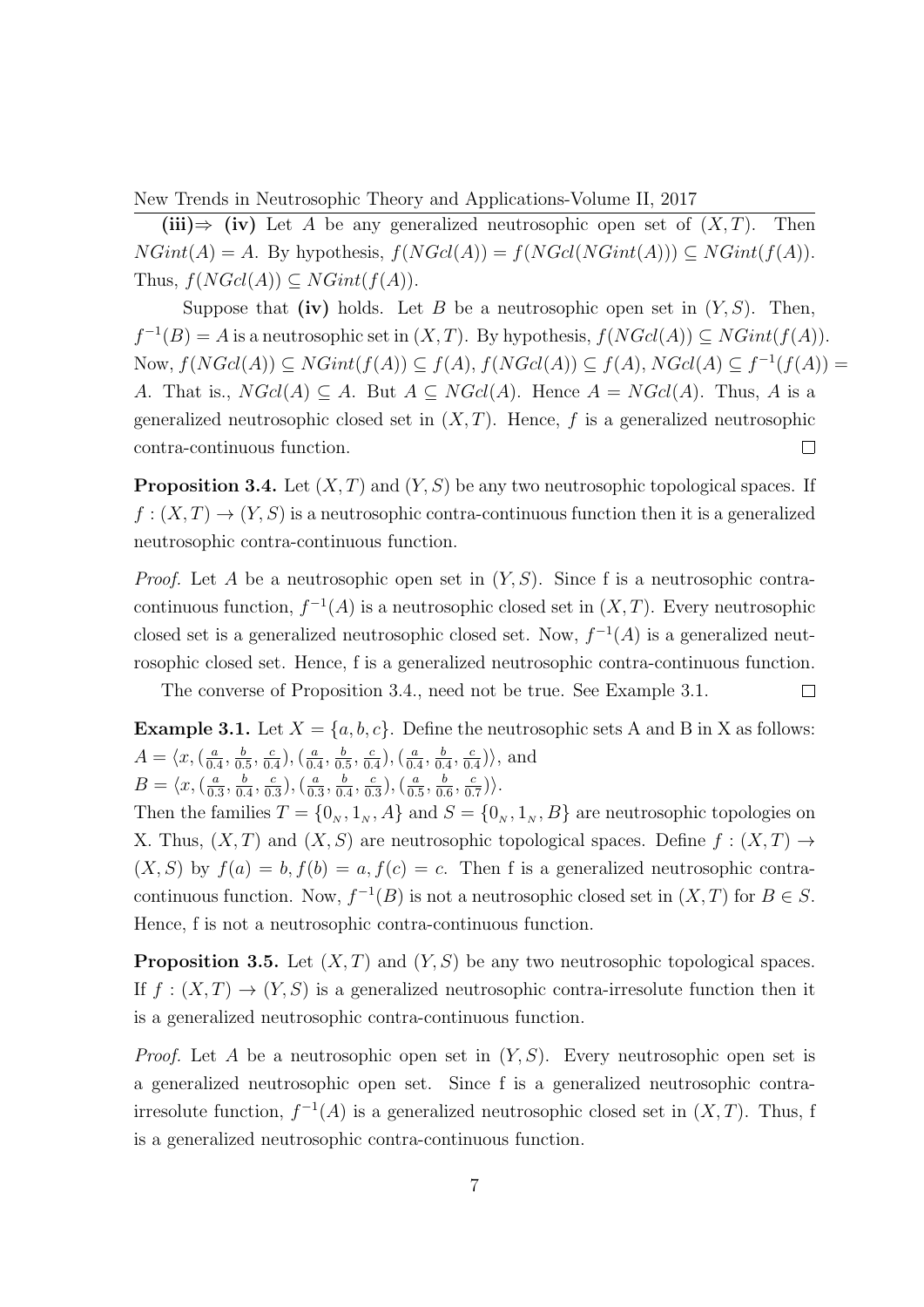The converse of Proposition 3.5., need not be true as shown in Example 3.2.  $\Box$ 

**Example 3.2.** Let  $X = \{a, b, c\}$ . Define the neutrosophic sets A,B and C in X as follows:  $A = \langle x, \left( \frac{a}{b} \right) \rangle$  $\frac{a}{0.4}, \frac{b}{0.}$  $\frac{b}{0.4}, \frac{c}{0.}$  $(\frac{c}{0.5}),(\frac{a}{0.5})$  $\frac{a}{0.4}, \frac{b}{0.}$  $\frac{b}{0.4}, \frac{c}{0.}$  $\left(\frac{c}{0.5}\right), \left(\frac{a}{0.5}\right)$  $\frac{a}{0.5}, \frac{b}{0.}$  $\frac{b}{0.5}, \frac{c}{0.}$  $\frac{c}{0.5})\rangle,$  $B = \langle x, (\frac{a}{a}) \rangle$  $\frac{a}{0.7}, \frac{b}{0.}$  $\frac{b}{0.6}, \frac{c}{0.}$  $\frac{c}{0.5}$ ),  $\left(\frac{a}{0.5}\right)$  $\frac{a}{0.7}, \frac{b}{0.}$  $\frac{b}{0.6}, \frac{c}{0.}$  $\frac{c}{0.5}$ ),  $\left(\frac{a}{0.5}\right)$  $\frac{a}{0.3}, \frac{b}{0.}$  $\frac{b}{0.4}, \frac{c}{0.}$  $\frac{c}{0.5}$  $\rangle$  and

 $C = \langle x, \left( \frac{a}{a} \right) \rangle$  $\frac{a}{0.4}, \frac{b}{0.}$  $\frac{b}{0.5}, \frac{c}{0.5}$  $\frac{c}{0.5}$ ),  $\left(\frac{a}{0.5}\right)$  $\frac{a}{0.4}, \frac{b}{0.}$  $\frac{b}{0.5}, \frac{c}{0.}$  $\frac{c}{0.5}$ ),  $\left(\frac{a}{0.5}\right)$  $\frac{a}{0.4}, \frac{b}{0.}$  $\frac{b}{0.5}, \frac{c}{0.}$  $\frac{c}{0.5})\rangle.$ 

Then the families  $T = \{0_N, 1_N, A, B\}$  and  $S = \{0_N, 1_N, C\}$  are neutrosophic topologies on X. Thus,  $(X, T)$  and  $(X, S)$  are neutrosophic topological spaces. Define  $f : (X, T) \rightarrow$  $(X, S)$  as follows:  $f(a) = b, f(b) = a, f(c) = c$ . Then f is a generalized neutrosophic contra-continuous function. Let  $D = \langle x, \left( \frac{a}{0} \right) \rangle$  $\frac{a}{0.3}, \frac{b}{0.}$  $\frac{b}{0.4}, \frac{c}{0.}$  $\frac{c}{0.5}$ ),  $\left(\frac{a}{0.5}\right)$  $\frac{a}{0.3}, \frac{b}{0.}$  $\frac{b}{0.4}, \frac{c}{0.}$  $\left(\frac{c}{0.5}\right), \left(\frac{a}{0.5}\right)$  $\frac{a}{0.5}, \frac{b}{0.}$  $\frac{b}{0.5}, \frac{c}{0.}$  $\frac{c}{0.5}$ ) be a generalized neutrosophic closed set in  $(X, S)$ ,  $f^{-1}(D)$  is not a generalized neutrosophic open set in  $(X, T)$ . Hence, f is not a generalized neutrosophic contra-irresolute function.

**Proposition 3.6.** Let  $(X, T)$  and  $(Y, S)$  be any two neutrosophic topological spaces. If  $f : (X,T) \to (Y,S)$  is a strongly generalized neutrosophic contra-continuous function then f is a neutrosophic contra-continuous function.

*Proof.* Let A be a neutrosophic open set in  $(Y, S)$ . Every neutrosophic open set is a generalized neutrosophic open set. Now, A be a generalized neutrosophic open set in  $(Y, S)$ . Since f is a strongly generalized neutrosophic contra-continuous function,  $f^{-1}(A)$  is a neutrosophic closed set in  $(X,T)$ . Hence, f is a neutrosophic contracontinuous function.

The converse of Proposition 3.6 need not be true as it is shown in Example 3.3.  $\Box$ 

**Example 3.3.** Let  $X = \{a, b, c\}$ . Define the neutrosophic sets A,B and C as follows:  $A = \langle x, \left( \frac{a}{0} \right) \rangle$  $\frac{a}{0.3}, \frac{b}{0.}$  $\frac{b}{0.2}, \frac{c}{0.}$  $\frac{c}{0.2}$ ),  $\left(\frac{a}{0.2}\right)$  $\frac{a}{0.3}, \frac{b}{0.}$  $\frac{b}{0.2}, \frac{c}{0.}$  $\frac{c}{0.2}$ ),  $\left(\frac{a}{0.4}\right)$  $\frac{a}{0.4}, \frac{b}{0.}$  $\frac{b}{0.5}, \frac{c}{0.}$  $\frac{c}{0.5})\rangle,$  $B = \langle x, \left( \frac{a}{0} \right) \rangle$  $\frac{a}{0.1}, \frac{b}{0.}$  $\frac{b}{0.1}, \frac{c}{0.}$  $\frac{c}{0.1}$ ),  $\left(\frac{a}{0.1}\right)$  $\frac{a}{0.1}, \frac{b}{0.}$  $\frac{b}{0.1}, \frac{c}{0.}$  $\frac{c}{0.1}$ ),  $\left(\frac{a}{0.1}\right)$  $\frac{a}{0.9}, \frac{b}{0.}$  $\frac{b}{0.9}, \frac{c}{0.}$  $\frac{c}{0.9}$  $\rangle$  and  $C = \langle x, \left( \frac{a}{0} \right) \rangle$  $\frac{a}{0.9}, \frac{b}{0.}$  $\frac{b}{0.9}, \frac{c}{0.9}$  $(\frac{c}{0.9}),(\frac{a}{0.9})$  $\frac{a}{0.9}, \frac{b}{0.}$  $\frac{b}{0.9}, \frac{c}{0.}$  $\left(\frac{c}{0.9}\right), \left(\frac{a}{0.9}\right)$  $\frac{a}{0.1}, \frac{b}{0.}$  $\frac{b}{0.1}, \frac{c}{0.}$  $\frac{c}{0.1})\rangle$ .

Then the families  $T = \{0_N, 1_N, A, B\}$  and  $S = \{0_N, 1_N, C\}$  are neutrosophic topologies on X. Thus,  $(X, T)$  and  $(X, S)$  are neutrosophic topological spaces. Define  $f: (X,T) \to (X,S)$  as follows:  $f(a) = a, f(b) = b, f(c) = b$ . Then f is a neutrosophic contra-continuous function. But, for a generalized neutrosophic open set  $D = \langle x, (\frac{a}{0}, \frac{b}{0}, \frac{c}{0}, \frac{c}{0}, \frac{d}{0}, \frac{d}{0}, \frac{d}{0}, \frac{d}{0}, \frac{d}{0}, \frac{d}{0}, \frac{d}{0}, \frac{d}{0}, \frac{d}{0}, \frac{d}{0}, \frac{d}{0}, \frac{d}{0}, \frac{d}{0}, \frac{d}{0}, \frac{d}{0}, \frac{d}{0}, \frac{d}{0}, \frac{d}{0}, \frac{d}{0}, \frac{d}{0}, \frac{d}{0}, \frac{d}{0}, \frac{d}{0}, \frac{d}{0}, \frac{d}{0}, \frac{d}{0}, \frac{d$  $\frac{a}{0.9}, \frac{b}{0.99}, \frac{c}{0.}$  $(\frac{c}{0.9}),(\frac{a}{0.9})$  $\frac{a}{0.9}, \frac{b}{0.99}, \frac{c}{0.}$  $(\frac{c}{0.9}),(\frac{a}{0.9})$  $\frac{a}{0.1}, \frac{b}{0}$  $\frac{b}{0}$ ,  $\frac{c}{0}$  $\frac{c}{0.1}$ ) in  $(X, S)$ ,  $f^{-1}(D)$  is not a neutrosophic closed set in  $(X, T)$ . Hence, f is not a strongly generalized neutrosophic contracontinuous function.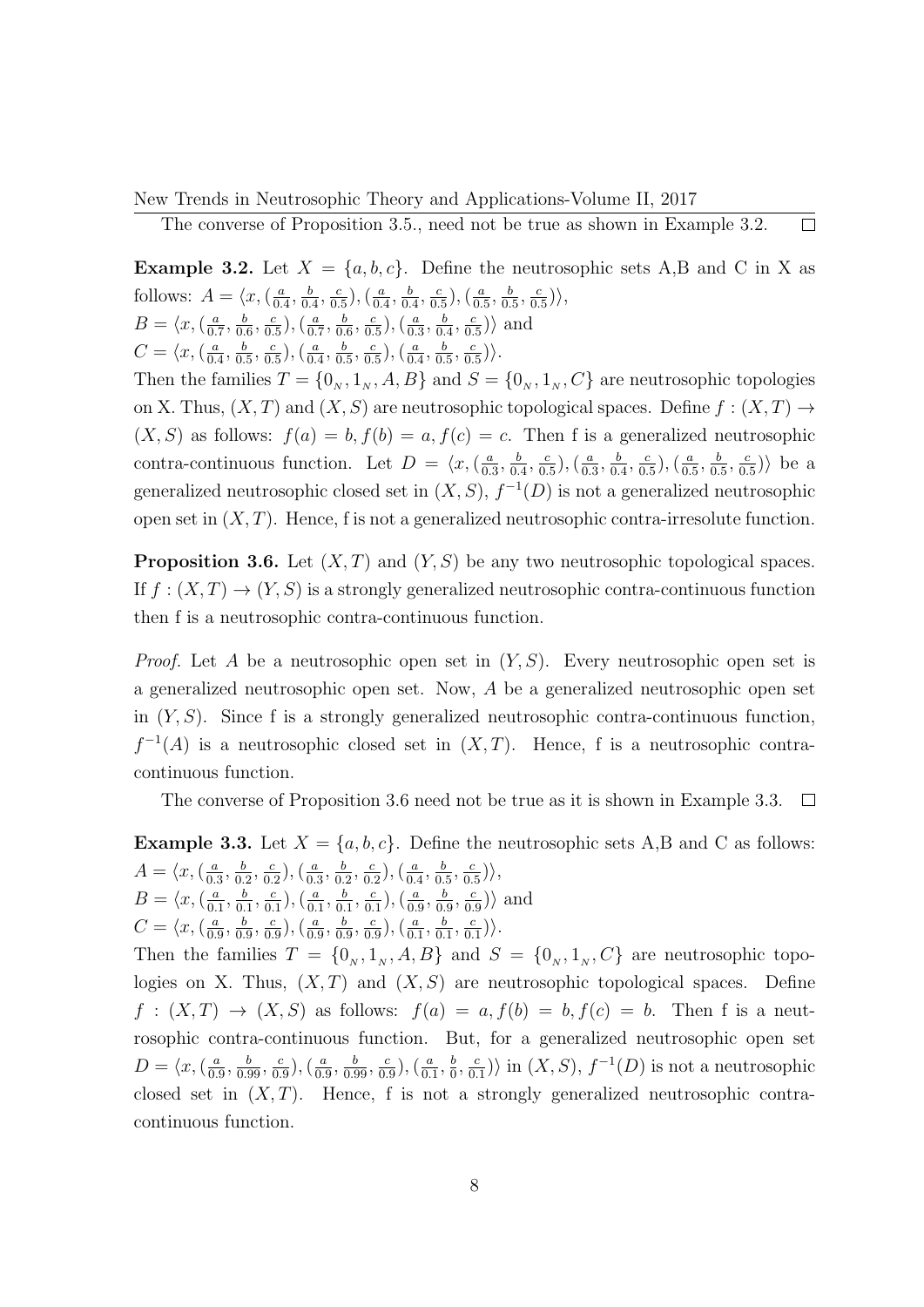**Proposition 3.7.** Let  $(X, T)$  and  $(Y, S)$  be any two neutrosophic topological spaces. If  $f : (X,T) \to (Y,S)$  is a strongly generalized neutrosophic contra-continuous function then f is a generalized neutrosophic contra-continuous function.

*Proof.* Let A be a neutrosophic open set in  $(Y, S)$ . Every neutrosophic open set is a generalized neutrosophic open set. Thus  $A$  is a generalized neutrosophic open set in  $(Y, S)$ . Since f is a strongly generalized neutrosophic contra-continuous function,  $f^{-1}(A)$  is a neutrosophic closed set in  $(X,T)$ . Every neutrosophic closed set is a generalized neutrosophic closed set. Hence, f is a generalized neutrosophic contracontinuous function.

The converse of Proposition 3.7 need not be true. See Example 3.4.  $\Box$ 

**Example 3.4.** Let  $X = \{a, b, c\}$ . Define the neutrosophic sets A,B and C as follows:  $A = \langle x, (\frac{a}{a}\rangle)$  $\frac{a}{0.4}, \frac{b}{0.}$  $\frac{b}{0.5}, \frac{c}{0.}$  $(\frac{c}{0.5}),(\frac{a}{0.5})$  $\frac{a}{0.4}, \frac{b}{0.}$  $\frac{b}{0.5}, \frac{c}{0.}$  $\frac{c}{0.5}$ ),  $\left(\frac{a}{0.5}\right)$  $\frac{a}{0.5}, \frac{b}{0.}$  $\frac{b}{0.5}, \frac{c}{0.}$  $\frac{c}{0.5})\rangle,$  $B = \langle x, (\frac{a}{0)}\rangle$  $\frac{a}{0.6}, \frac{b}{0.}$  $\frac{b}{0.7}, \frac{c}{0.}$  $\frac{c}{0.5}$ ),  $\left(\frac{a}{0.1}\right)$  $\frac{a}{0.6}, \frac{b}{0.}$  $\frac{b}{0.7}, \frac{c}{0.}$  $\frac{c}{0.5}$ ),  $\left(\frac{a}{0.5}\right)$  $\frac{a}{0.4}, \frac{b}{0.}$  $\frac{b}{0.3}, \frac{c}{0.}$  $\frac{c}{0.5}$  $\rangle$  and  $C = \langle x, \left( \frac{a}{0} \right) \rangle$  $\frac{a}{0.4}, \frac{b}{0.}$  $\frac{b}{0.4}, \frac{c}{0.}$  $\frac{c}{0.5}$ ),  $\left(\frac{a}{0.5}\right)$  $\frac{a}{0.4}, \frac{b}{0.}$  $\frac{b}{0.4}, \frac{c}{0.}$  $\frac{c}{0.5}$ ),  $\left(\frac{a}{0.5}\right)$  $\frac{a}{0.4}, \frac{b}{0.}$  $\frac{b}{0.4}, \frac{c}{0.}$  $\frac{c}{0.5})\rangle.$ 

The families  $T = \{0_N, 1_N, A, B\}$  and  $S = \{0_N, 1_N, C\}$  are neutrosophic topologies on X. Thus,  $(X, T)$  and  $(X, S)$  are neutrosophic topological spaces. Define  $f : (X, T) \rightarrow$  $(X, S)$  as follows:  $f(a) = c, f(b) = c, f(c) = c$ . Then f is a generalized neutrosophic contra-continuous function. Let  $D = \langle x, \langle \frac{a}{b} \rangle \rangle$  $\frac{a}{0.4}, \frac{b}{0.}$  $\frac{b}{0.5}, \frac{c}{0.}$  $(\frac{c}{0.5}),(\frac{a}{0.5})$  $\frac{a}{0.4}, \frac{b}{0.}$  $\frac{b}{0.5}, \frac{c}{0.}$  $\left(\frac{c}{0.5}\right), \left(\frac{a}{0.5}\right)$  $\frac{a}{0.4}, \frac{b}{0.}$  $\frac{b}{0.4}, \frac{c}{0.}$  $\frac{c}{0.3}$ ) be a generalized neutrosophic open set in  $(X, S)$ , then  $f^{-1}(D)$  is not a neutrosophic closed set in  $(X, T)$ . Hence, f is not a strongly generalized neutrosophic contra-continuous function.

**Proposition 3.8.** Let  $(X, T)$  and  $(Y, S)$  be any two neutrosophic topological spaces. If  $f: (X,T) \to (Y,S)$  is a strongly generalized neutrosophic contra-continuous function, then f is a generalized neutrosophic contra-irresolute function.

*Proof.* Let A be a generalized neutrosophic open set in  $(Y, S)$ . Since f is a strongly generalized neutrosophic contra-continuous function,  $f^{-1}(A)$  is a neutrosophic closed set in  $(X, T)$ . Every neutrosophic closed set is a generalized neutrosophic closed set. Now,  $f^{-1}(A)$  is a generalized neutrosophic closed set in  $(X, T)$ . Hence, f is a generalized neutrosophic contra-irresolute function.

The converse of Proposition 3.8 need not be true as it is shown in Example 3.5.  $\Box$ 

**Example 3.5.** Let  $X = \{a, b, c\}$ . Define the neutrosophic sets A,B and C as follows:  $A = \langle x, \left( \frac{a}{0} \right) \rangle$  $\frac{a}{0.4}, \frac{b}{0.}$  $\frac{b}{0.4}, \frac{c}{0.}$  $\frac{c}{0.5}$ ),  $\left(\frac{a}{0.5}\right)$  $\frac{a}{0.4}, \frac{b}{0.}$  $\frac{b}{0.4}, \frac{c}{0.}$  $\frac{c}{0.5}$ ),  $\left(\frac{a}{0.5}\right)$  $\frac{a}{0.5}, \frac{b}{0.}$  $\frac{b}{0.5}, \frac{c}{0.}$  $\frac{c}{0.5})\rangle,$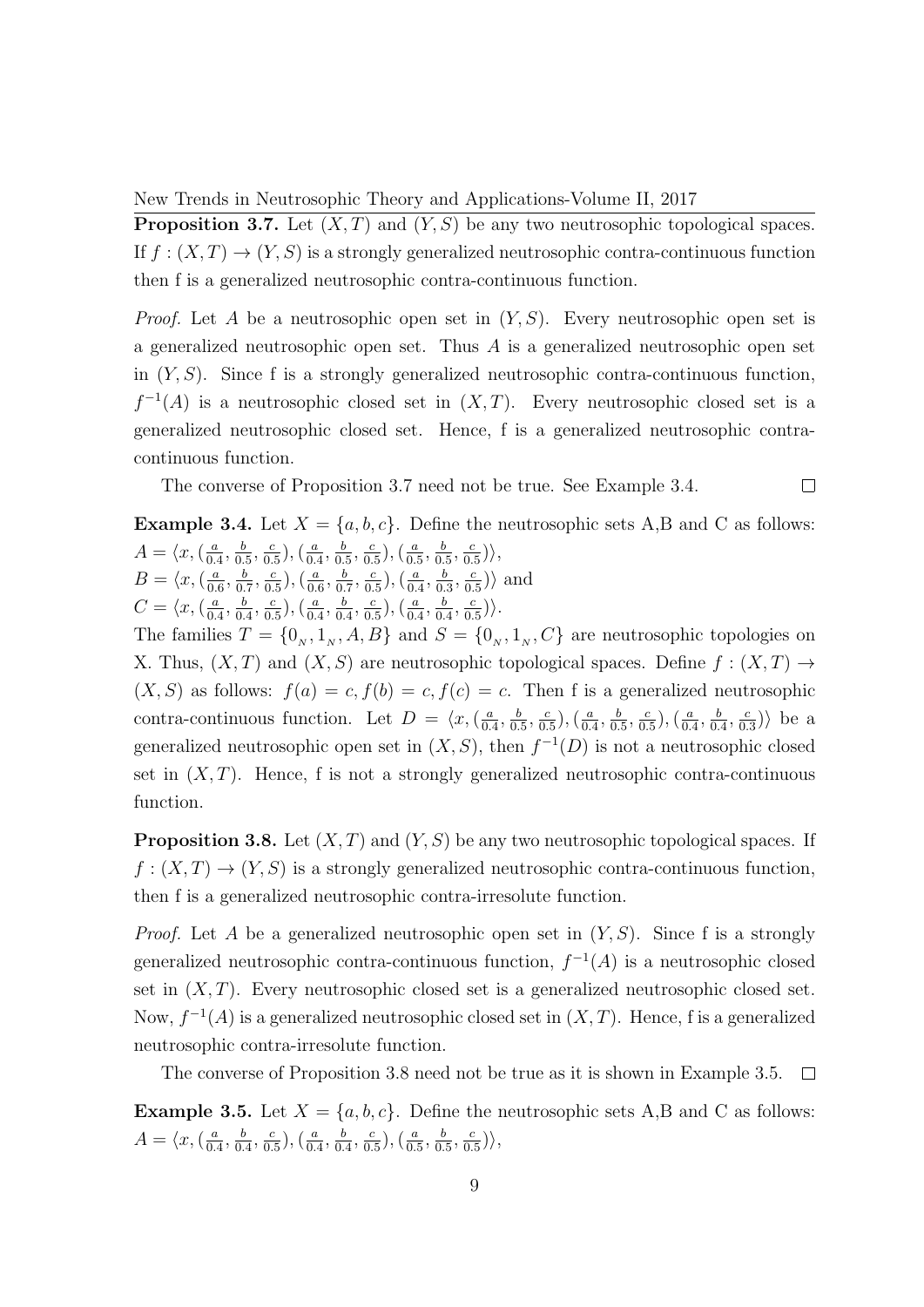$B = \langle x, (\frac{a}{a}) \rangle$  $\frac{a}{0.7}, \frac{b}{0.}$  $\frac{b}{0.6}, \frac{c}{0.}$  $\frac{c}{0.5}$ ),  $\left(\frac{a}{0.5}\right)$  $\frac{a}{0.7}, \frac{b}{0.}$  $\frac{b}{0.6}, \frac{c}{0.}$  $\frac{c}{0.5}$ ),  $\left(\frac{a}{0.5}\right)$  $\frac{a}{0.3}, \frac{b}{0.}$  $\frac{b}{0.4}, \frac{c}{0.}$  $\frac{c}{0.5}$  $\rangle$  and  $C = \langle x, \left( \frac{a}{a} \right) \rangle$  $\frac{a}{0.4}, \frac{b}{0.}$  $\frac{b}{0.5}, \frac{c}{0.5}$  $\frac{c}{0.5}$ ),  $\left(\frac{a}{0.5}\right)$  $\frac{a}{0.4}, \frac{b}{0.}$  $\frac{b}{0.5}, \frac{c}{0.}$  $\frac{c}{0.5}$ ),  $\left(\frac{a}{0.5}\right)$  $\frac{a}{0.4}, \frac{b}{0.}$  $\frac{b}{0.5}, \frac{c}{0.}$  $\frac{c}{0.5})\rangle.$ 

The families  $T = \{0_N, 1_N, A, B\}$  and  $S = \{0_N, 1_N, C\}$  are neutrosophic topologies on X. Thus,  $(X, T)$  and  $(X, S)$  are neutrosophic topological spaces. Define  $f : (X, T) \rightarrow$  $(X, S)$  as follows:  $f(a) = b, f(b) = a, f(c) = c$ . Then f is a generalized neutrosophic contra-irresolute function. But, for a generalized neutrosophic closed set  $D = \langle x, (\frac{a}{a}) \rangle$  $\frac{a}{0.3}, \frac{b}{0.}$  $\frac{b}{0.4}, \frac{c}{0.}$  $\frac{c}{0.5}$ ),  $\left(\frac{a}{0.5}\right)$  $\frac{a}{0.3}, \frac{b}{0.}$  $\frac{b}{0.4}, \frac{c}{0.}$  $\left(\frac{c}{0.5}\right), \left(\frac{a}{0.5}\right)$  $\frac{a}{0.5}, \frac{b}{0.}$  $\frac{b}{0.5}, \frac{c}{0.}$  $\frac{c}{0.5}$ ) in  $(X, S)$ .  $f^{-1}(D)$  is not a neutrosophic open set in  $(X, T)$ . Hence, f is not a strongly generalized neutrosophic contracontinuous function.

**Proposition 3.9.** Let  $(X, T), (Y, S)$  and  $(Z, R)$  be any three neutrosophic topological spaces. Let  $f : (X,T) \to (Y,S)$  and  $g : (Y,S) \to (Z,R)$  be functions. If f is a generalized neutrosophic contra-irresolute function and g is a generalized neutrosophic contra-continuous function, then  $q \circ f$  is a generalized neutrosophic continuous function.

*Proof.* Let A be a neutrosophic open set in  $(Z, R)$ . Since g is a generalized neutrosophic contra-continuous function,  $g^{-1}(A)$  is a generalized neutrosophic closed set in  $(Y, S)$ . Since f is a generalized neutrosophic contra-irresolute function,  $f^{-1}(g^{-1}(A))$  is a generalized neutrosophic open set in  $(X, T)$ . Hence,  $g \circ f$  is a generalized neutrosophic continuous function.  $\Box$ 

**Proposition 3.10.** Let  $(X, T), (Y, S)$  and  $(Z, R)$  be any three neutrosophic topological spaces. Let  $f : (X,T) \to (Y,S)$  and  $g : (Y,S) \to (Z,R)$  be functions. If f is a generalized neutrosophic contra-irresolute function and g is a generalized neutrosophic continuous function, then  $q \circ f$  is a generalized neutrosophic contra-continuous function.

*Proof.* Let A be a neutrosophic open set in  $(Z, R)$ . Since g is a generalized neutrosophic continuous function,  $g^{-1}(A)$  is a generalized neutrosophic open set in  $(Y, S)$ . Since f is a generalized neutrosophic contra-irresolute function,  $f^{-1}(g^{-1}(A))$  is a generalized neutrosophic closed set in  $(X, T)$ . Hence,  $q \circ f$  is a generalized neutrosophic contracontinuous function.  $\Box$ 

**Proposition 3.11.** Let  $(X, T)$ ,  $(Y, S)$  and  $(Z, R)$  be any three neutrosophic topological spaces. Let  $f : (X,T) \to (Y,S)$  and  $g : (Y,S) \to (Z,R)$  be functions. If f is a generalized neutrosophic irresolute function and g is a generalized neutrosophic contracontinuous function, then  $q \circ f$  is a generalized neutrosophic contra-continuous function.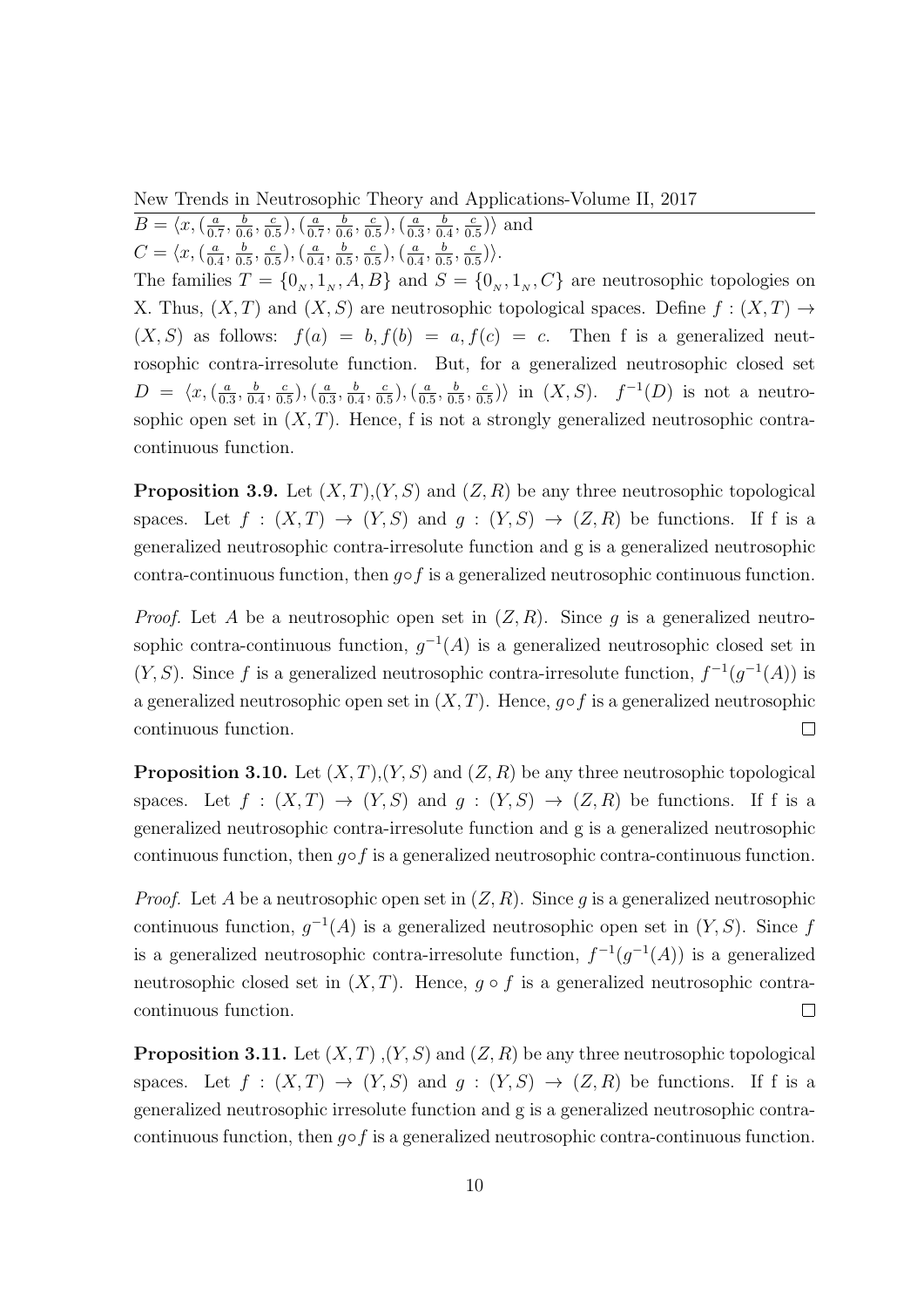*Proof.* Let A be a neutrosophic open set in  $(Z, R)$ . Since g is a generalized neutrosophic contra-continuous function,  $g^{-1}(A)$  is a generalized neutrosophic closed set in  $(Y, S)$ . Since f is a generalized neutrosophic irresolute function,  $f^{-1}(g^{-1}(A))$  is a generalized neutrosophic closed set in  $(X, T)$ . Hence,  $q \circ f$  is a generalized neutrosophic contracontinuous function.  $\Box$ 

**Proposition 3.12.** Let  $(X, T), (Y, S)$  and  $(Z, R)$  be any three neutrosophic topological spaces. Let  $f:(X,T) \to (Y,S)$  and  $q:(Y,S) \to (Z,R)$  be functions. If f is a strongly generalized neutrosophic contra-continuous function and g is a generalized neutrosophic contra-continuous function, then  $q \circ f$  is a neutrosophic continuous function.

*Proof.* Let A be a neutrosophic open set in  $(Z, R)$ . Since q is a generalized neutrosophic contra-continuous function,  $g^{-1}(A)$  is a generalized neutrosophic closed set in  $(Y, S)$ . Since f is a strongly generalized neutrosophic contra-continuous function,  $f^{-1}(g^{-1}(A))$ is a neutrosophic open set in  $(X, T)$ . Hence,  $g \circ f$  is a neutrosophic continuous function.  $\Box$ 

**Proposition 3.13.** Let  $(X, T)$ ,  $(Y, S)$  and  $(Z, R)$  be any three neutrosophic topological spaces. Let  $f:(X,T) \to (Y,S)$  and  $g:(Y,S) \to (Z,R)$  be functions. If f is a strongly generalized neutrosophic contra-continuous function and g is a generalized neutrosophic continuous function, then  $q \circ f$  is a neutrosophic contra-continuous function.

*Proof.* Let A be a neutrosophic open set in  $(Z, R)$ . Since q is a generalized neutrosophic continuous function,  $g^{-1}(A)$  is a generalized neutrosophic open set in  $(Y, S)$ . Since f is a strongly generalized neutrosophic contra-continuous function,  $f^{-1}(g^{-1}(A))$  is a neutrosophic closed set in  $(X, T)$ . Hence,  $q \circ f$  is a neutrosophic contra-continuous function.  $\Box$ 

**Proposition 3.14.** Let  $(X, T)$ ,  $(Y, S)$  and  $(Z, R)$  be any three neutrosophic topological spaces. Let  $f:(X,T) \to (Y,S)$  and  $g:(Y,S) \to (Z,R)$  be functions. If f is a strongly generalized neutrosophic continuous function and g is generalized neutrosophic contracontinuous function, then  $g \circ f$  is a neutrosophic contra-continuous function.

*Proof.* Let A be a neutrosophic open set in  $(Z, R)$ . Since q is a generalized neutrosophic contra-continuous function,  $g^{-1}(A)$  is a generalized neutrosophic closed set in  $(Y, S)$ . Since f is a strongly generalized neutrosophic continuous function,  $f^{-1}(g^{-1}(A))$  is a neutrosophic closed set in  $(X, T)$ . Hence,  $q \circ f$  is a neutrosophic contra-continuous function.  $\Box$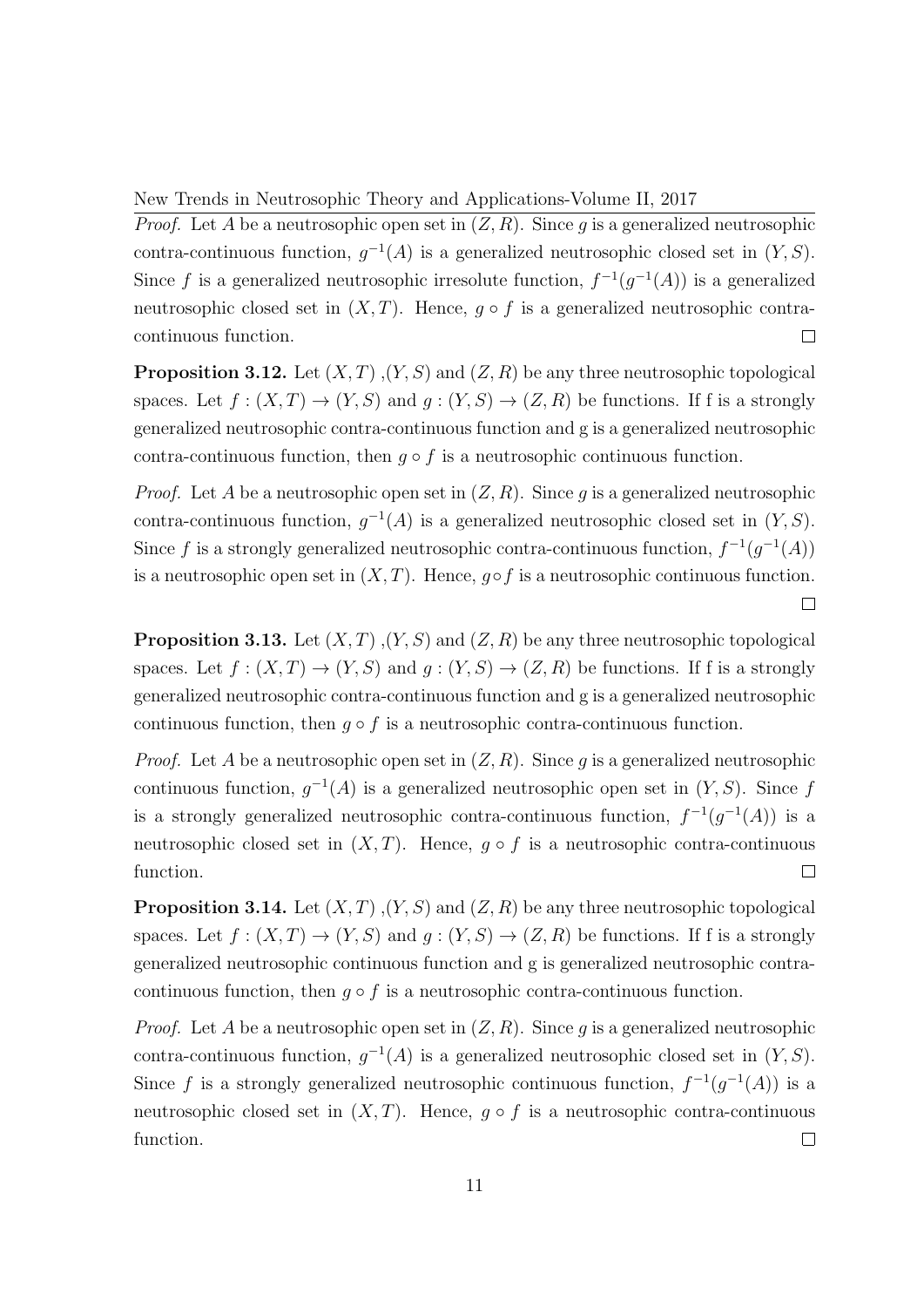**Proposition 3.15.** Let  $(X, T), (Y, S)$  and  $(Z, R)$  be any three neutrosophic topological spaces. Let  $f : (X,T) \to (Y,S)$  and  $g : (Y,S) \to (Z,R)$  be functions and  $(Y,S)$ be a neutrosophic  $T_{\frac{1}{2}}$  space if f and g are generalized neutrosophic contra-continuous functions, then  $g \circ f$  is a generalized neutrosophic continuous function.

*Proof.* Let A be a neutrosophic open set in  $(Z, R)$ . Since q is a generalized neutrosophic contra-continuous function,  $g^{-1}(A)$  is a generalized neutrosophic closed set in  $(Y, S)$ . Since  $(Y, S)$  is a neutrosophic  $T_{\frac{1}{2}}$  space,  $g^{-1}(A)$  is a neutrosophic closed set in  $(Y, S)$ . Since f is a generalized neutrosophic contra-continuous function,  $f^{-1}(g^{-1}(A))$  is a generalized neutrosophic open set in  $(X, T)$ . Hence,  $q \circ f$  is a generalized neutrosophic continuous function.

The Proposition 3.15., need not be true, if  $(Y, S)$  is not a neutrosophic  $T_{\frac{1}{2}}$  as shown in Example 3.6.  $\Box$ 

**Example 3.6.** Let  $X = \{a, b, c\}$ . Define the neutrosophic sets A,B,C and D as follows:  $A = \langle x, \left( \frac{a}{0} \right) \rangle$  $\frac{a}{0.3}, \frac{b}{0.}$  $\frac{b}{0.3}, \frac{c}{0.}$  $\frac{c}{0.4}$ ),  $\left(\frac{a}{0.4}\right)$  $\frac{a}{0.3}, \frac{b}{0.}$  $\frac{b}{0.3}, \frac{c}{0.}$  $\frac{c}{0.4}$ ),  $\left(\frac{a}{0.4}\right)$  $\frac{a}{0.4}, \frac{b}{0.}$  $\frac{b}{0.5}, \frac{c}{0.}$  $\frac{c}{0.5})\rangle,$  $B = \langle x, (\frac{a}{a}) \rangle$  $\frac{a}{0.6}, \frac{b}{0.}$  $\frac{b}{0.6}, \frac{c}{0.}$  $(\frac{c}{0.6}),(\frac{a}{0.6})$  $\frac{a}{0.6}, \frac{b}{0.}$  $\frac{b}{0.6}, \frac{c}{0.}$  $(\frac{c}{0.6}),(\frac{a}{0.5})$  $\frac{a}{0.3}, \frac{b}{0.}$  $\frac{b}{0.3}, \frac{c}{0.}$  $\frac{c}{0.3})\rangle,$  $C = \langle x, (\frac{a}{a}\rangle)$  $\frac{a}{0.4}, \frac{b}{0.}$  $\frac{b}{0.5}, \frac{c}{0.5}$  $\frac{c}{0.4}$ ),  $\left(\frac{a}{0.4}\right)$  $\frac{a}{0.4}, \frac{b}{0.}$  $\frac{b}{0.5}, \frac{c}{0.}$  $\frac{c}{0.4}$ ),  $\left(\frac{a}{0.4}\right)$  $\frac{a}{0.4}, \frac{b}{0.}$  $\frac{b}{0.4}, \frac{c}{0.}$  $\frac{c}{0.4}$  $\rangle$  and  $D = \langle x, (\frac{a}{0} \rangle)$  $\frac{a}{0.3}, \frac{b}{0.5}$  $\frac{b}{0.4}, \frac{c}{0.}$  $\left(\frac{c}{0.3}\right), \left(\frac{a}{0.3}\right)$  $\frac{a}{0.3}, \frac{b}{0.}$  $\frac{b}{0.4}, \frac{c}{0.}$  $\left(\frac{c}{0.3}\right), \left(\frac{a}{0.3}\right)$  $\frac{a}{0.5}, \frac{b}{0.}$  $\frac{b}{0.6}, \frac{c}{0.}$  $\frac{c}{0.7})\rangle.$ 

Observe that the families  $T = \{0_N, 1_N, A, B\}$ ,  $S = \{0_N, 1_N, C\}$  and  $R = \{0_N, 1_N, D\}$ are neutrosophic topologies on X. Thus,  $(X, T)$ ,  $(X, S)$  and  $(X, R)$  are neutrosophic topological spaces. Define  $f : (X,T) \to (X,S)$  by  $f(a) = a, f(b) = b, f(c) = b$  and  $g:(X, S) \to (X, R)$  by  $g(a) = b, g(b) = a, g(c) = c$ . Then f and g are generalized neutrosophic contra-continuous functions. Let D be a neutrosophic open set in  $(X, R)$ .  $f^{-1}(g^{-1}(D))$  is not a generalized neutrosophic open set in  $(X,T)$ . Therefore,  $g \circ f$  is not a generalized neutrosophic continuous function. Further  $(X, S)$  is not neutrosophic  $T_{\frac{1}{2}}$ .

**Proposition 3.16.** Let  $(X, T), (Y, S)$  and  $(Z, R)$  be any three neutrosophic topological spaces. Let  $f:(X,T)\to (Y,S)$  and  $g:(Y,S)\to (Z,R)$  be functions and  $(Y,S)$  be neutrosophic  $T_{\frac{1}{2}}$ . If f is a neutrosophic contra-continuous function and g is a generalized neutrosophic contra-irresolute function, then  $g \circ f$  is a strongly generalized neutrosophic continuous function.

*Proof.* Let A be a generalized neutrosophic open in  $(Z, R)$ . Since q is a generalized neutrosophic contra-irresolute function,  $g^{-1}(A)$  is a generalized neutrosophic closed set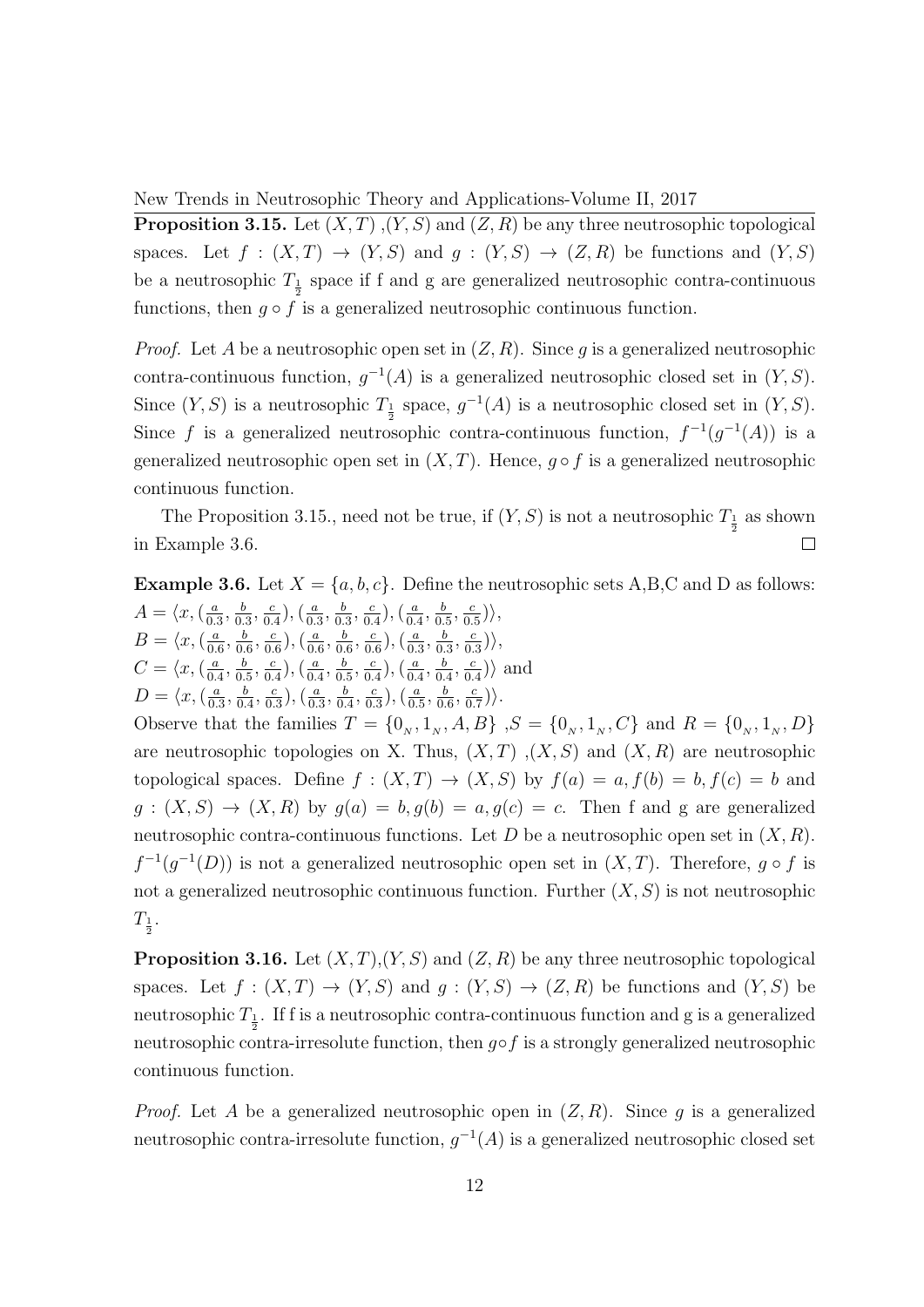in  $(Y, S)$ . Since  $(Y, S)$  is a neutrosophic  $T_{\frac{1}{2}}$  space,  $g^{-1}(A)$  is a neutrosophic closed set in  $(Y, S)$ . Since f is a neutrosophic contra-continuous function,  $f^{-1}(g^{-1}(A))$  is a neutrosophic open set in  $(X, T)$ . Hence,  $q \circ f$  is a strongly generalized neutrosophic continuous function.

If  $(Y, S)$  is not a neutrosophic  $T_{\frac{1}{2}}$  space, then Proposition 3.16 need not be true as it is shown in Example 3.7.  $\Box$ 

**Example 3.7.** Let  $X = \{a, b, c\}$ . Define the neutrosophic sets A,B,C and D as follows:  $A = \langle x, \left( \frac{a}{0} \right) \rangle$  $\frac{a}{0.9}, \frac{b}{0.}$  $\frac{b}{0.9}, \frac{c}{0.}$  $(\frac{c}{0.9})$ ,  $(\frac{a}{0.9})$  $\frac{a}{0.9}, \frac{b}{0.}$  $\frac{b}{0.9}, \frac{c}{0.}$  $\frac{c}{0.9}$ ),  $\left(\frac{a}{0.} \right)$  $\frac{a}{0.1}, \frac{b}{0.}$  $\frac{b}{0.1}, \frac{c}{0.}$  $\frac{c}{0.1})\rangle,$  $B = \langle x, (\frac{a}{a})\rangle$  $\frac{a}{0.4}, \frac{b}{0.}$  $\frac{b}{0.4}, \frac{c}{0.}$  $(\frac{c}{0.4}),(\frac{a}{0.4})$  $\frac{a}{0.4}, \frac{b}{0.}$  $\frac{b}{0.4}, \frac{c}{0.}$  $\frac{c}{0.4}$ ),  $\left(\frac{a}{0.4}\right)$  $\frac{a}{0.4}, \frac{b}{0.}$  $\frac{b}{0.4}, \frac{c}{0.}$  $\frac{c}{0.5})\rangle,$  $C = \langle x, (\frac{a}{a}) \rangle$  $\frac{a}{0.4}, \frac{b}{0.}$  $\frac{b}{0.5}, \frac{c}{0.}$  $\frac{c}{0.5}$ ),  $\left(\frac{a}{0.5}\right)$  $\frac{a}{0.4}, \frac{b}{0.}$  $\frac{b}{0.5}, \frac{c}{0.}$  $\frac{c}{0.5}$ ),  $\left(\frac{a}{0.5}\right)$  $\frac{a}{0.4}, \frac{b}{0.}$  $\frac{b}{0.4}, \frac{c}{0.}$  $\frac{c}{0.5}$  $\rangle$  and  $D = \langle x, (\frac{a}{a}\rangle)$  $\frac{a}{0.4}, \frac{b}{0.5}$  $\frac{b}{0.2}, \frac{c}{0.}$  $\frac{c}{0.3}$ ),  $\left(\frac{a}{0.5}\right)$  $\frac{a}{0.4}, \frac{b}{0.}$  $\frac{b}{0.2}, \frac{c}{0.}$  $\frac{c}{0.3}$ ),  $\left(\frac{a}{0.1}\right)$  $\frac{a}{0.6}, \frac{b}{0.}$  $\frac{b}{0.8}, \frac{c}{0.}$  $\frac{c}{0.7})\rangle.$ The families  $T = \{0_N, 1_N, A, B\}, S = \{0_N, 1_N, C\}$  and  $R = \{0_N, 1_N, D\}$  are neutrosophic topologies on X. Thus,  $(X, T)$ ,  $(X, S)$  and  $(X, R)$  are neutrosophic topological spaces. Define  $f : (X,T) \to (X,S)$  as  $f(a) = a, f(b) = a, f(c) = b$  and  $g:(X, S) \to (X, R)$  by  $g(a) = c, g(b) = a, g(c) = b$ . Then f is neutrosophic contracontinuous function and g is a generalized neutrosophic contra-irresolute function. But, for the generalized neutrosophic open set D in  $(X, R)$ ,  $f^{-1}(g^{-1}(D))$  is not a neutrosophic open set in  $(X, T)$ . Hence  $g \circ f$  is not a strongly generalized neutrosophic continuous function. Moreover,  $(X, S)$  is not a neutrosophic  $T_{\frac{1}{2}}$  space.

**Proposition 3.17.** Let  $(X, T)$  and  $(Y, S)$  be any two neutrosophic topological spaces. For a function  $f:(X,T) \to (Y,S)$ , the following statements are equivalent:

- (i) f is a generalized neutrosophic contra-continuous function;
- (ii) For each neutrosophic point  $x_{r,t,s}$  of X and for each neutrosophic closed set B of  $(Y, S)$  containing  $f(x_{r,t,s})$ , there exists a generalized neutrosophic open set A of  $(X, T)$  containing  $x_{r,t,s}$ , such that  $A \subseteq f^{-1}(B)$ ;
- (iii) For each neutrosophic point  $x_{r,t,s}$  of X and for each neutrosophic closed set B of  $(Y, S)$  containing  $f(x_{r,t,s})$ , there exists a generalized neutrosophic open set A of  $(X, T)$  containing  $x_{r,t,s}$ , such that  $f(A) \subseteq B$ .

*Proof.* (i)  $\Rightarrow$  (ii) Let f be a generalized neutrosophic contra-continuous function. Let B be a neutrosophic closed set in  $(Y, S)$  and  $x_{r,t,s}$  a neutrosophic point of X such that  $f(x_{r,t,s}) \in B$ . Then  $x_{r,t,s} \in f^{-1}(B) = NGint(f^{-1}(B))$ . Let  $A = NGint(f^{-1}(B))$ , then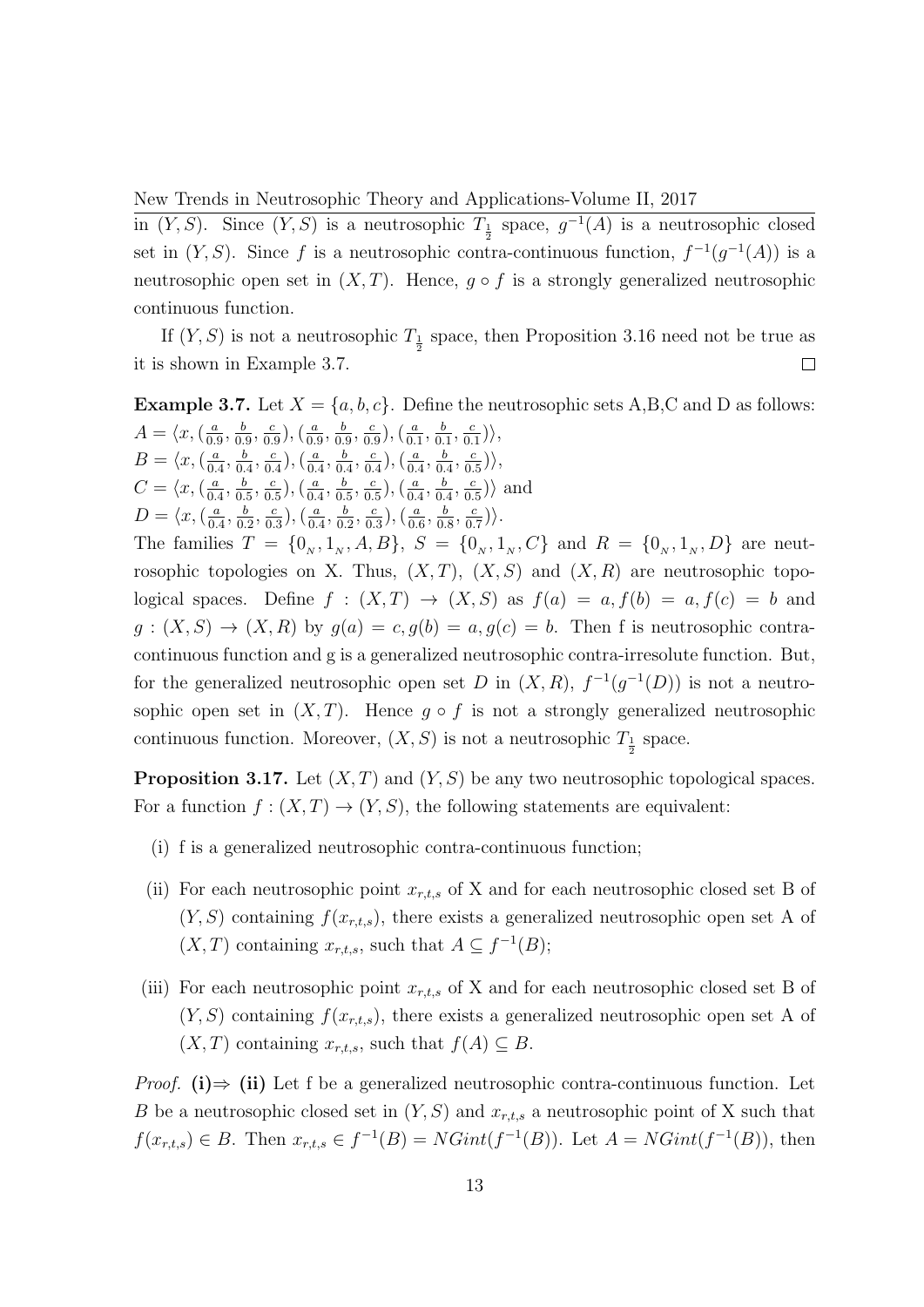New Trends in Neutrosophic Theory and Applications-Volume II, 2017 A is a generalized neutrosophic open set and  $A = NGint(f^{-1}(B)) \subseteq f^{-1}(B)$ . This implies,  $A \subseteq f^{-1}(B)$ .

(ii)  $\Rightarrow$  (iii) Let B be a neutrosophic closed set in  $(Y, S)$  and let  $x_{r,t,s}$  be a neutrosophic point in X, such that  $f(x_{r,t,s}) \in B$ . Then  $x_{r,t,s} \in f^{-1}(B)$ . By hypothesis,  $f^{-1}(B)$  is a generalized neutrosophic open set in  $(X,T)$  and  $A \subseteq f^{-1}(B)$ . This implies that  $f(A) \subseteq f(f^{-1}(B)) \subseteq B$ . Thus,  $f(A) \subseteq B$ 

(iii)  $\Rightarrow$  (i) Let B be a neutrosophic closed set in  $(Y, S)$  and let  $x_{r,t,s}$  be a neutrosophic point in X, such that  $f(x_{r,t,s}) \in B$ . Then  $x_{r,t,s} \in f^{-1}(B)$ . By hypothesis, there exists a generalized neutrosophic open set A of  $(X, T)$ , such that  $x_{r,t,s} \in A$  and  $f(A) \subseteq B$ . This implies,  $x_{r,t,s} \in A \subseteq f^{-1}(f(A)) \subseteq f^{-1}(B)$ . Since A is generalized neutrosophic open,  $A = NGint(A) \subseteq NGint(f^{-1}(B))$ . Therefore,  $x_{r,t,s} \in NGint(f^{-1}(B))$ ,  $f^{-1}(B) = \bigcup_{x_{r,t,s} \in f^{-1}(B)} (x_{r,t,s}) \subseteq NGint(f^{-1}(B) \subseteq f^{-1}(B)$ . Hence,  $f^{-1}(B)$  is a generalized neutrosophic open set in  $(X, T)$ . Thus, f is generalized neutrosophic contracontinuous function.

**Proposition 3.18.** Let  $(X, T)$  and  $(Y, S)$  be any two neutrosophic topological spaces. Let  $f : (X,T) \to (Y,S)$  be any function. If the graph  $g : X \to X \times Y$  of f is a generalized neutrosophic contra-continuous function, then f is also a generalized neutrosophic contra-continuous function.

*Proof.* Let A be a neutrosophic open set in  $(Y, S)$ . By definition  $f^{-1}(A) = 1_N \bigcap f^{-1}(A)$  $g^{-1}(1_{N} \times A)$ . Since g is a generalized neutrosophic contra-continuous function,  $g^{-1}(1_{N} \times A)$ A) is a generalized neutrosophic closed set in  $(X, T)$ . Now,  $f^{-1}(A)$  is a generalized neutrosophic closed set in  $(X, T)$ . Thus, f is a generalized neutrosophic contra-continuous function.  $\Box$ 

**Proposition 3.19.** Let  $(X, T)$  and  $(Y, S)$  be any two neutrosophic topological spaces. Let  $f : (X,T) \to (Y,S)$  be any function. If the graph  $g : X \to X \times Y$  of f is a strongly generalized neutrosophic contra-continuous function, then f is also a strongly generalized neutrosophic contra-continuous function.

*Proof.* Let A be a generalized neutrosophic open set in  $(Y, S)$ . By definition  $f^{-1}(A)$  =  $1_{N} \bigcap f^{-1}(A) = g^{-1}(1_{N} \times A)$ . Since g is strongly generalized neutrosophic contracontinuous,  $g^{-1}(1_{N} \times A)$  is a neutrosophic closed set in  $(X, T)$ . Now,  $f^{-1}(A)$  is a

 $\Box$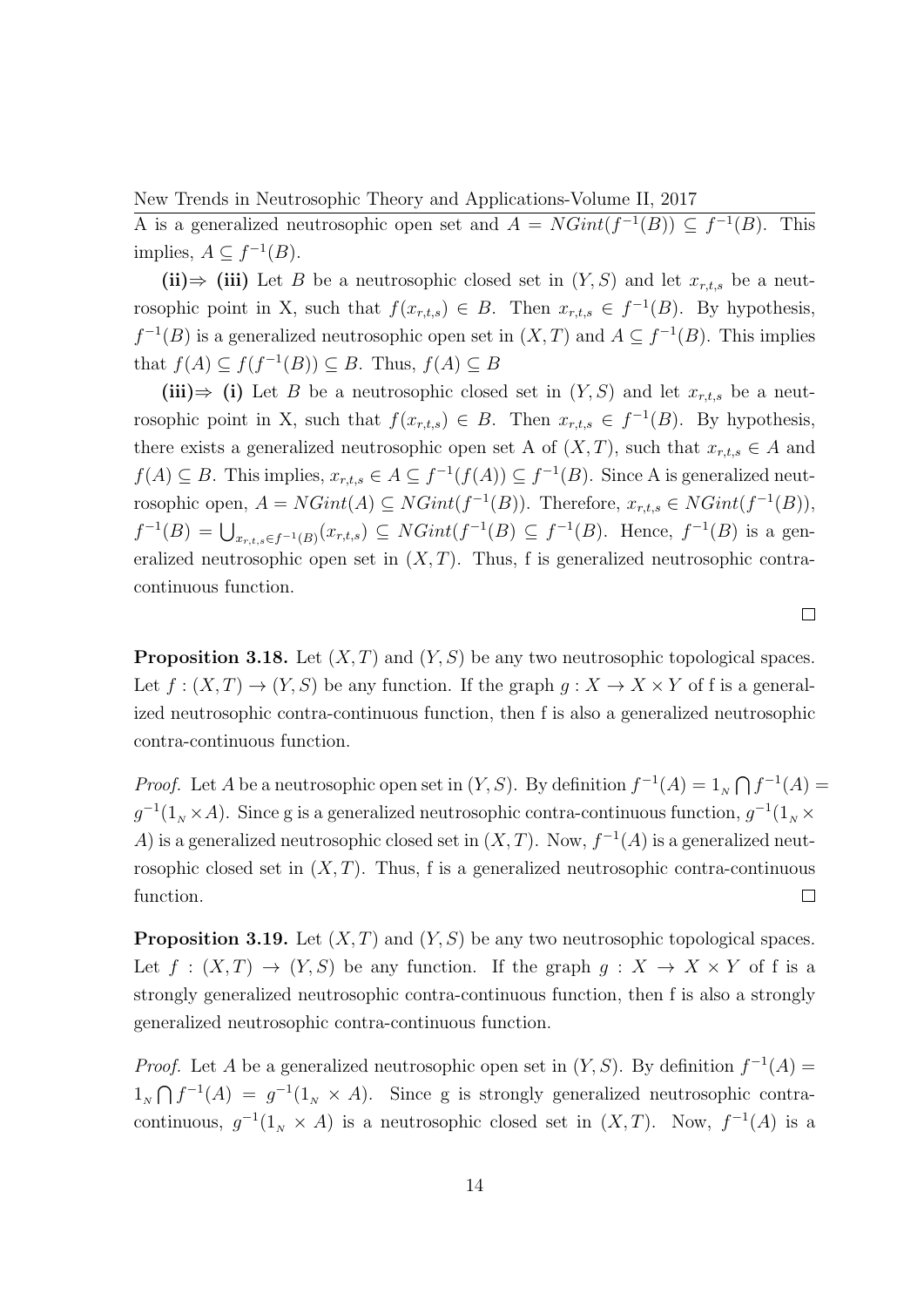New Trends in Neutrosophic Theory and Applications-Volume II, 2017 neutrosophic closed set in  $(X, T)$ . Thus, f is a strongly generalized neutrosophic contracontinuous function.  $\Box$ 

**Proposition 3.20.** Let  $(X, T)$  and  $(Y, S)$  be any two neutrosophic topological spaces. Let  $f: (X,T) \to (Y,S)$  be any function. If the graph  $g: X \to X \times Y$  of f is a generalized neutrosophic contra-irresolute function, then f is also a generalized neutrosophic contrairresolute function.

*Proof.* Let A be a generalized neutrosophic open set in  $(Y, S)$ . By definition  $f^{-1}(A)$  =  $1_{N} \bigcap f^{-1}(A) = g^{-1}(1_{N} \times A)$ . Since g is a generalized neutrosophic contra-irresolute function,  $g^{-1}(1_{N} \times A)$  is a generalized neutrosophic closed set in  $(X, T)$ . Now,  $f^{-1}(A)$ is a generalized neutrosophic closed set in  $(X, T)$ . Thus, f is a generalized neutrosophic contra-irresolute function.  $\Box$ 

### 4 INTERRELATION

From the above results proved, we have a diagram of implications as shown below.

In the diagram  $(A, B, C)$  and  $(D)$  denote a neutrosophic contra-continuous function, generalized neutrosophic contra-continuous function, generalized neutrosophic contra-irresolute function and strongly generalized neutrosophic contra-continuous function respectively.



#### **REFERENCES**

Atanassov, K. (1983, June) Intuitionistic fuzzy sets, in: V. Sgurev, Ed., VII ITKR's Session, Sofia (Central Sci. and Techn. Library, Bulg. Academy of Sciences, 1984).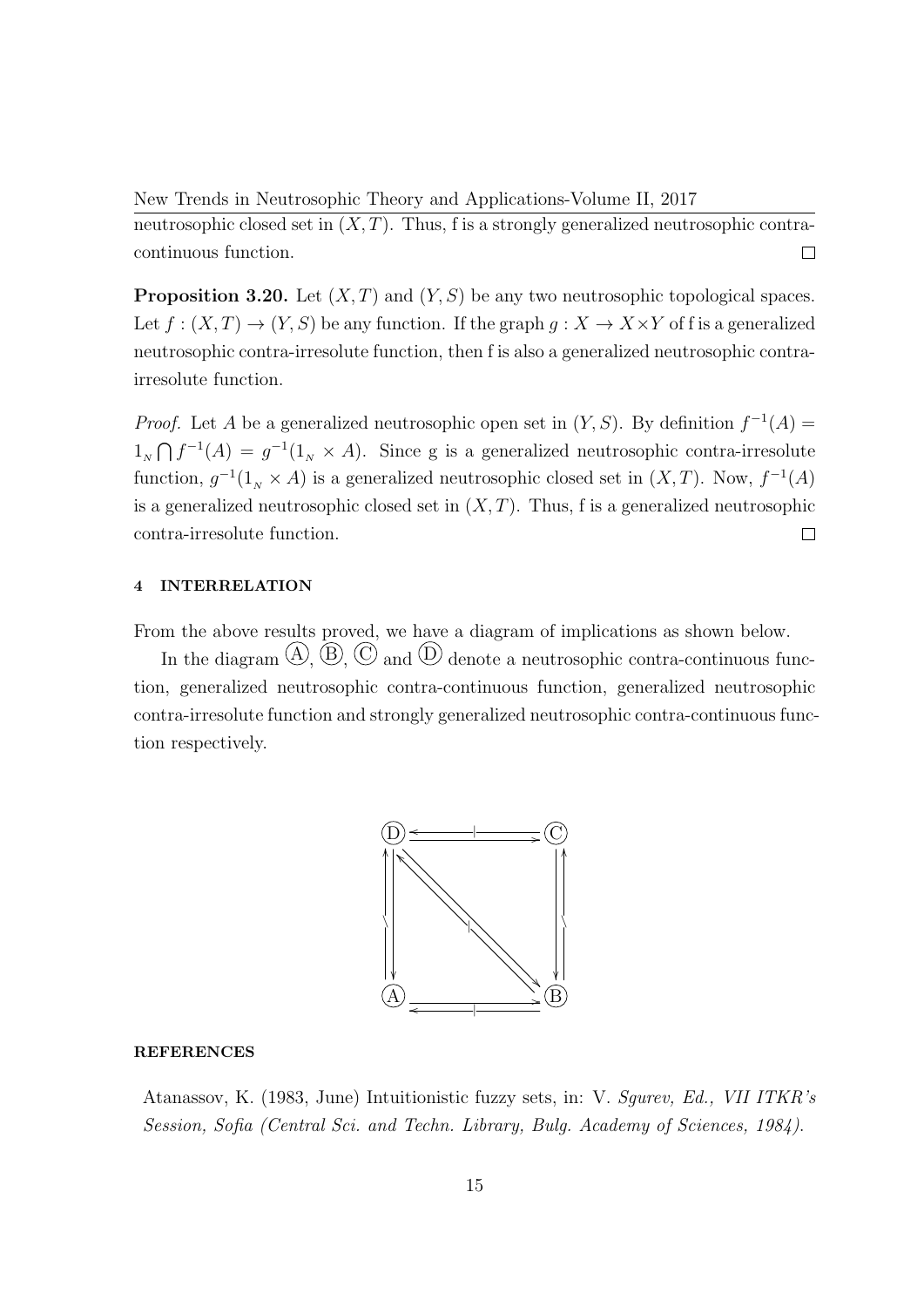Atanassov, K. (1986). Intuitionistic fuzzy sets. Fuzzy Sets and Systems , 20, 87-96.

Atanassov, K. (1988) Review and new results on Intuitionistic fuzzy sets, Preprint IM-MFAIS-1-88, Sofia, 1988.

Atanassov, K., and Stoeva, S.(1983, August). Intuitionistic fuzzy sets, in: Polish Syrup. on Interval  $\mathcal B$  Fuzzy Mathematics, Poznan, 23-26.

Atanassov, K., and Stoeva, S.(1984) Intuitionistic L-fuzzy sets, in: R. Trappl, Ed., Cybernetics and System Research, Vol. 2 (Elsevier, Amsterdam) 539-540.

Chang, C. L. (1968) Fuzzy topological spaces. Journal of mathematical Analysis and Applications, 24, 182-190.

Dhavaseelan, R., E. Roja. E., and Uma, M. K.(2010). Generalized intuitionistic Fuzzy Closed Sets. Advances in Fuzzy Mathematics, 5, 152-172.

Dhavaseelan, R., E. Roja. E. & Uma,M. K.(2012). Generalized intuitionistic fuzzy contra-continuous functions, The Journal of Fuzzy Mathematics,  $20(4)$ , 1-16.

Dhavaseelan, R., and S. Jafari, S. Generalized Neutrosophic closed sets. Submitted.

Ekici, E. & Kerre, E. (2006). On fuzzy contra-continuous. Advances in Fuzzy System, 1, 35-44.

Salama, A. A. and S. A. Alblowi, S. A. (2012). Neutrosophic Set and Neutrosophic Topological Spaces. IOSR Journal of Mathematics, 3(4), 31-35.

Smarandache, F. (2002). Neutrosophy and Neutrosophic Logic , First International Conference on Neutrosophy , Neutrosophic Logic, Set, Probability, and Statistics University of New Mexico, Gallup, NM 87301, USA.

Smarandache F (1999) A unifying field in logics. Neutrosophy: Neutrosophic probability, set and logic. American Research Press, Rehoboth.

Smets, P. (1981). The degree of belief in a fuzzy event, *Information Sciences*, 25, 1-19.

Sugeno, M. (1985) An Introductory survey of fuzzy control. Information Sciences, 36, 59-83.